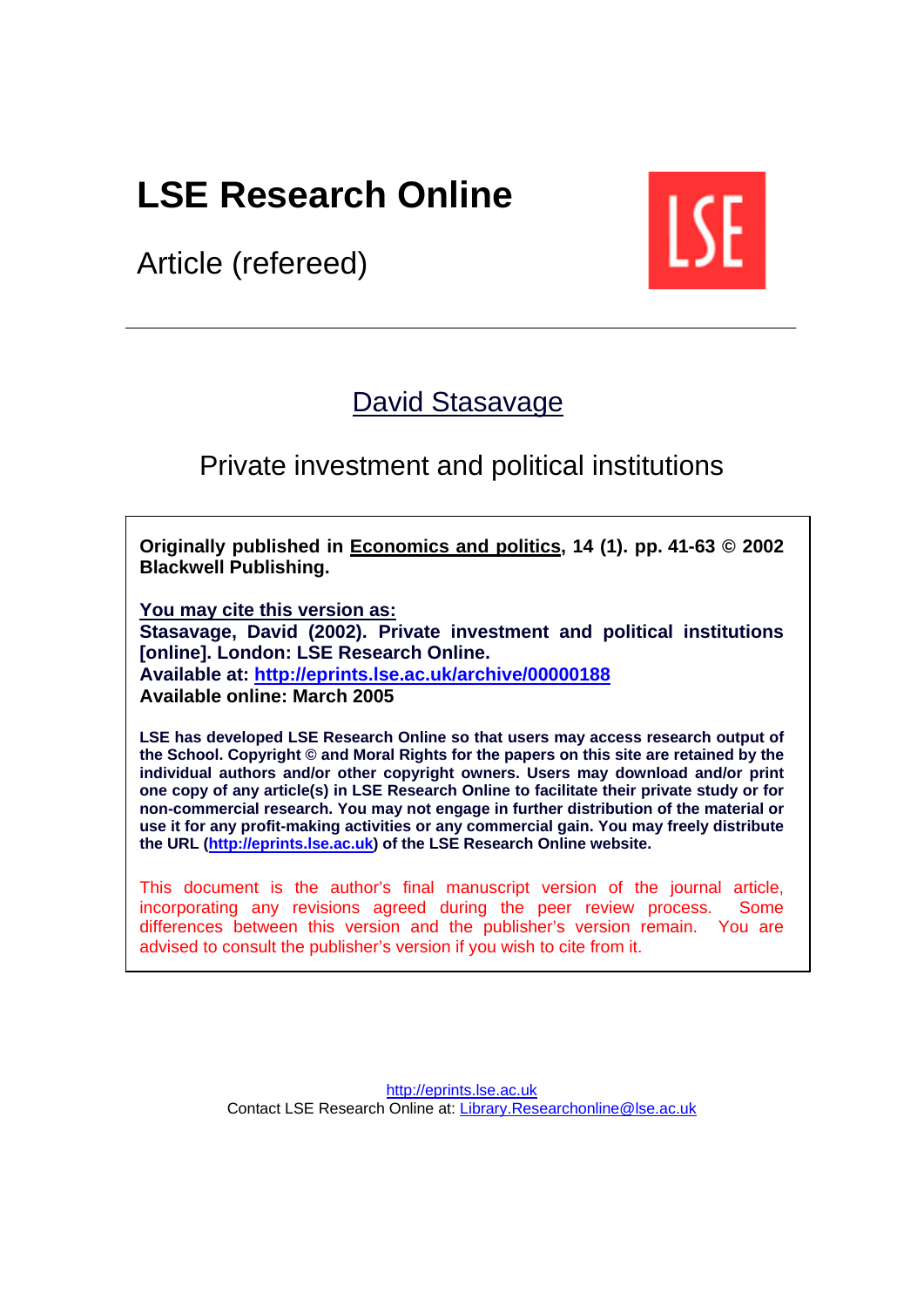#### **Private Investment and Political Institutions**

forthcoming: *Economics and Politics,* March 2002

David Stasavage\* London School of Economics

Recent research has demonstrated a negative link between macroeconomic and political uncertainty and levels of private investment across countries. This raises the question whether certain types of government institutions might help reduce this uncertainty. North and Weingast (1989) propose that political institutions characterized by checks and balances can have beneficial effects on investment by allowing governments to credibly commit not to engage in *ex post* opportunism with respect to investors. In this paper I develop and test a modified version of their hypothesis, suggesting that checks and balances, on average, improve possibilities for commitment, but that they are not a necessary condition for doing so. Results of heteroskedastic regression and quantile regression estimates strongly support this proposition.

 $\overline{a}$ 

<sup>\*</sup> d.stasavage@lse.ac.uk, London School of Economics, Houghton St., London WC2A 2AE, UK. I would like to thank Chris Adam, Dino Falaschetti, Witold Henisz, Phil Keefer, Ken Scheve, seminar participants at Oxford and the LSE, and two anonymous referees for useful comments on this paper. The research for this paper was funded by the Department for International Development (UK).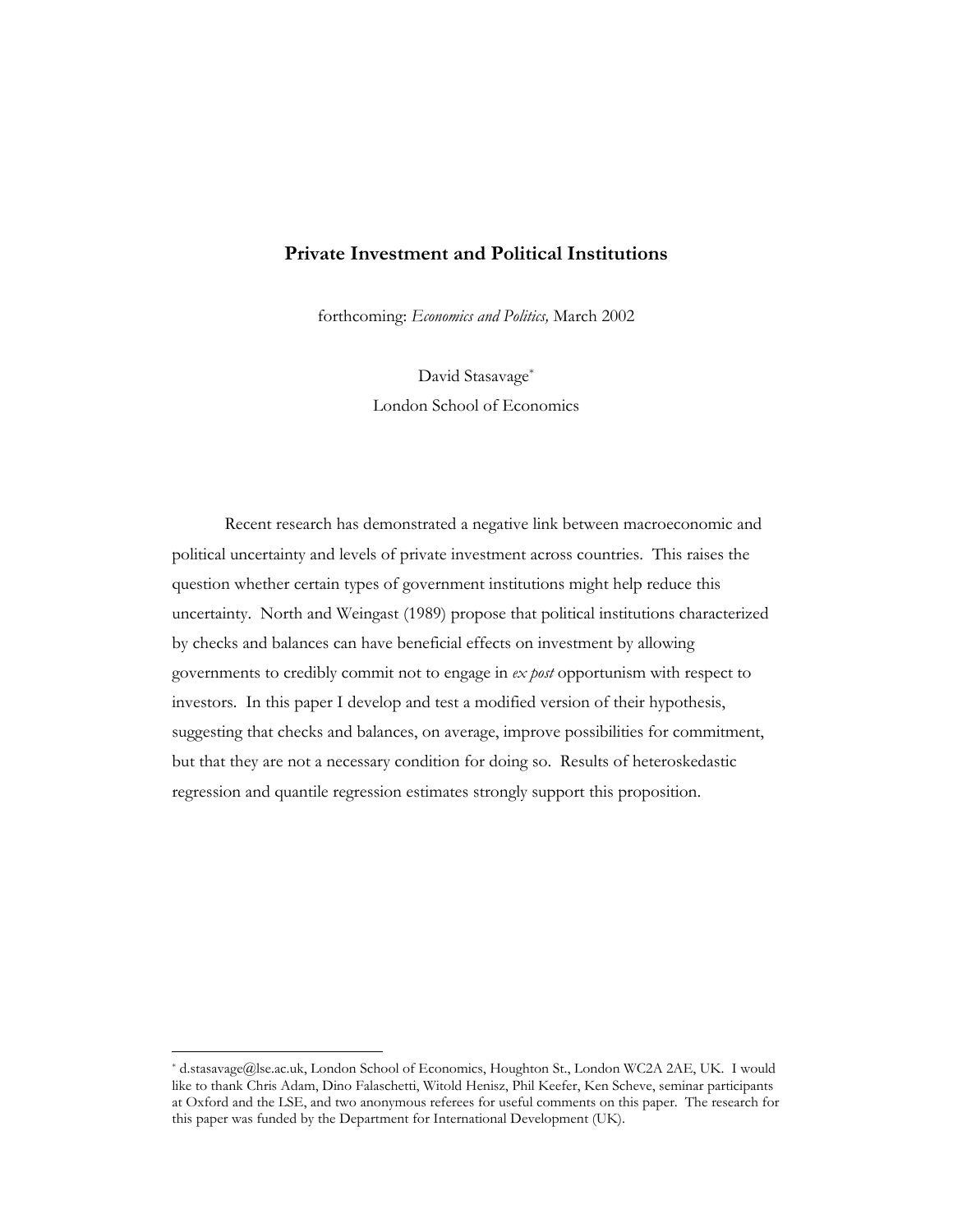#### **1. Introduction**

There has been increasing recognition in recent years that the irreversibility of many forms of private investment creates a credibility problem for governments. If a firm fears that a government will have an incentive to make *ex post* changes in taxes or regulations, it may prefer to delay or cancel a proposed project. Both sides would be better off if a government could somehow commit not to acting opportunistically. This finding has major implications for developing countries, where investors may be particularly wary of the potential for radical swings in economic policy. One possibility proposed in a seminal article by North and Weingast (1989) is that political institutions characterized by checks and balances can allow governments to credibly commit.

In this paper I argue in favor of a modified version of the North and Weingast hypothesis. While increasing the level of checks and balances in a country can increase policy stability, existing theory also shows how governments *without* checks and balances may establish credibility through a more simple mechanism; if investors are convinced that there is little danger of opportunism, because a policy maker's own political supporters would suffer a loss from actions such as surprise increases in capital taxes. This suggests that governments in political systems with high checks and balances will, on average, find it easier to credibly commit, but we should also expect to see greater variability in levels of private investment within the set of observations where checks and balances are low. Ultimately, this prediction of greater variability in countries with few checks and balances reflects our absence of full information about the variation in preferences of policy makers across countries and over time. To illustrate why this should be the case, I draw on a simple political model of capital taxation developed by Persson and Tabellini (1994).

1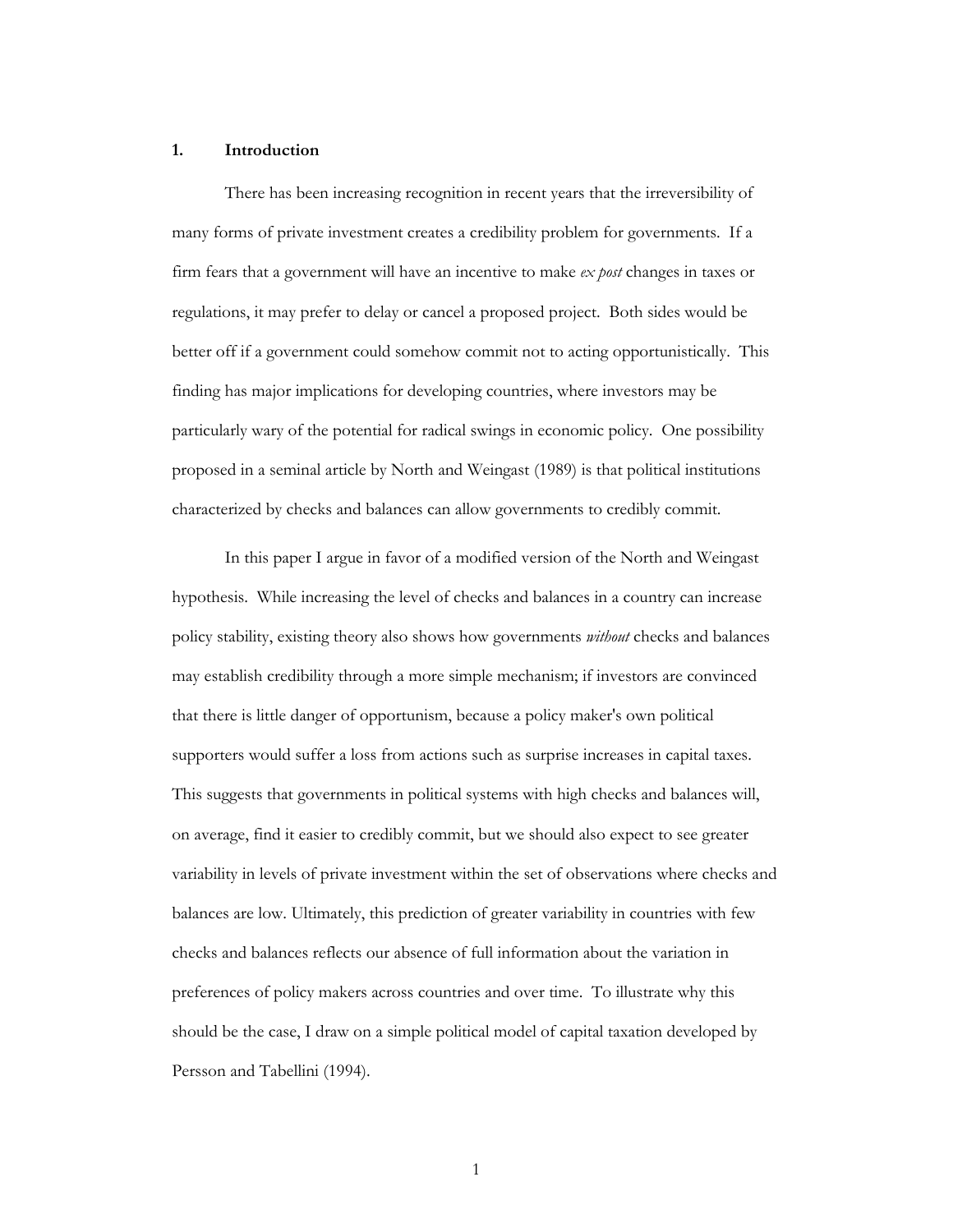A further innovation of this paper is its use of new data which is specifically designed to measure the extent of checks and balances in a country's political system (collected by Beck *et al.*, 1999 and Henisz, 2000). In contrast with measures of democracy, such as the Gastil index, these two indicators are constructed according to a pre-specified and publicly available methodology. The other advantage of this new data is that it allows testing a more refined set of hypotheses. Rather than referring to the overall level of "democracy", the indicator I use is designed to measure something more specific: the extent to which a country's political institutions are characterized by checks and balances in government. This new data also allows more exact testing of political hypotheses than does data provided by risk assessment services such as BERI, ICRG, or the Economist Intelligence Unit. These latter measures have been useful for establishing links between poor protection of property rights and poor economic performance, but because they measure policy outcomes, they give us less sense of what real world political institutions are associated with better protection of property rights.

My findings are consistent with the above propositions. Using a data set on private investment in 74 developing countries and an index of political checks and balances developed by Beck *et al.* (1999), I estimate that the average long-run effect of moving from an authoritarian system to a political system where executive and legislature are controlled by separate parties would be an increase of 16% in private investment. Heteroskedastic regression estimates also suggest that within the group of countries with the latter set political institutions, the conditional variance of private investment is 9% lower than in the purely authoritarian systems. Using an index of political checks and balances developed by Henisz (2000) I estimate that a similar change in political institutions would also result in an 16% increase in average private investment, and that the conditional variance is 17% lower within the group of countries with checks and balances. Quantile regression results are also consistent with these findings. The pattern

2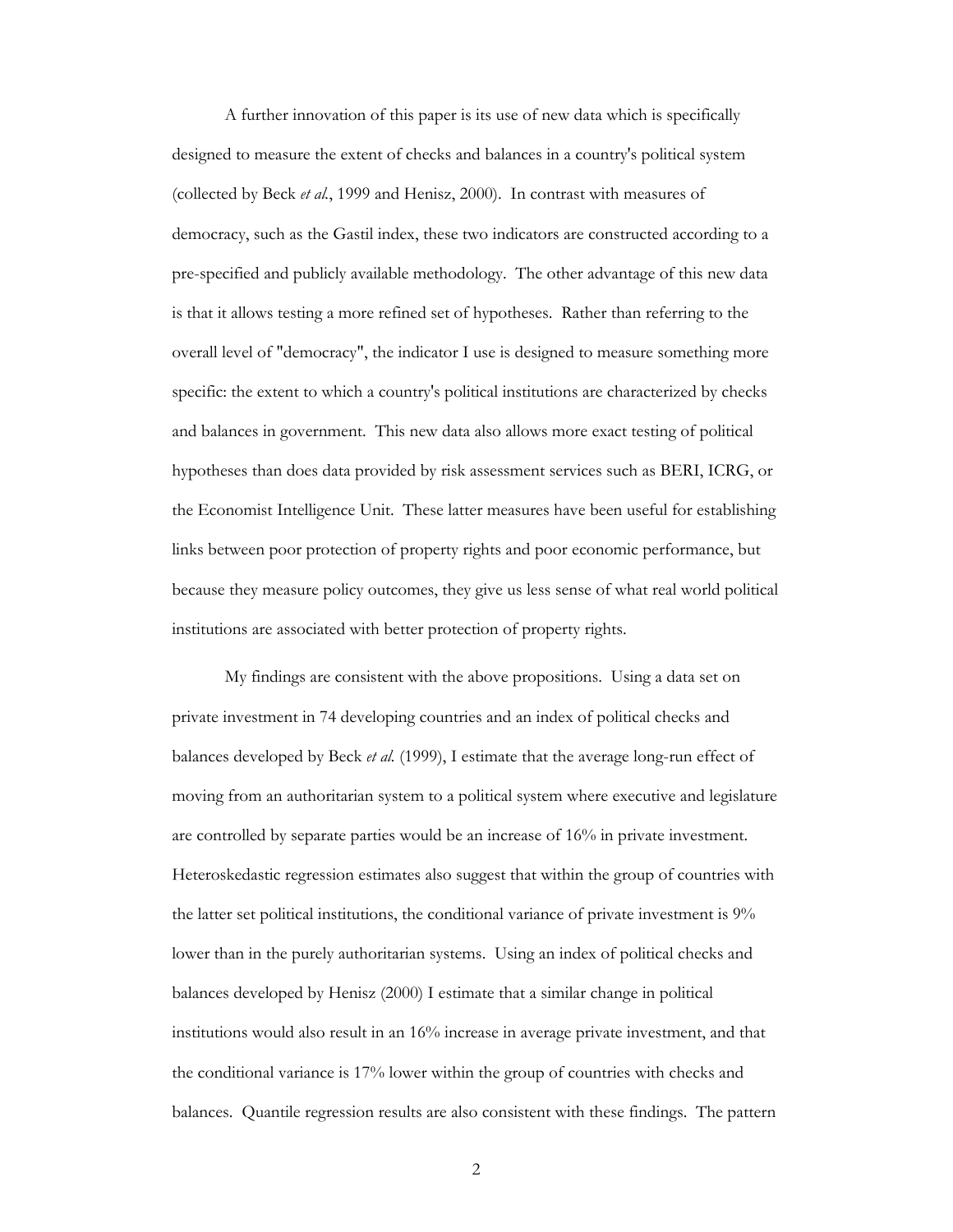identified supports the proposition that checks and balances can improve credibility, but that they are not a necessary condition for doing so.

The remainder of this paper is organized as follows. Section 2 reviews the theoretical link between political institutions, uncertainty, and private investment. Section 3 presents the data. Sections 4 and 5 then conduct tests to examine the relationship between political checks and balances, levels of private investment and the variance of private investment within different groups of countries. Section 6 discusses robustness issues, and section 7 concludes.

#### **2. Political institutions and private investment**

#### *Investment and uncertainty*

Before considering how political checks and balances might reduce uncertainty, with knock-on effects of private investment, it is first worth reviewing the economic literature on investment and uncertainty. This shows that predictions about the sign of the uncertainty-investment link depend heavily on what assumptions go into one's model. If one assumes perfect competition, costless adjustment of factors other than capital, and constant returns to scale, then uncertainty actually raises the expected profitability of capital and therefore should lead to higher investment. More recent work shows that when one assumes that investments are irreversible, firms can be prompted to delay or forego investments out of the fear that the economic environment might change for the worse. Irreversibility implies that downward adjustments in capital stock are more difficult to make than are upward adjustments.<sup>1</sup>

The cross-country empirical literature on determinants of private investment provides support for the claim that higher macroeconomic uncertainty is associated with

3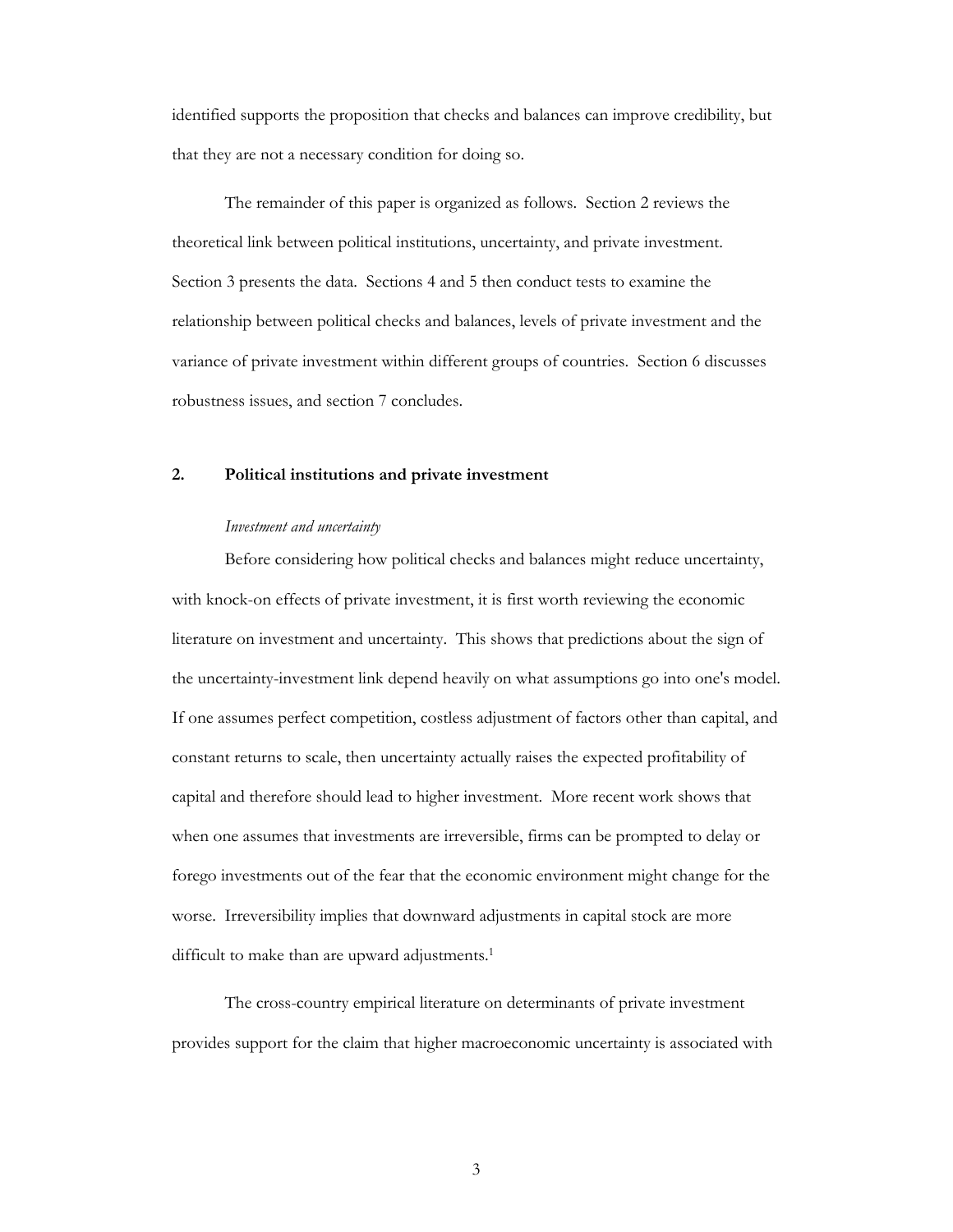lower levels of private investment. While most of these studies are limited by the fact that they use only cross-sectional data, Serven and Solimano (1993) and Serven (1998, 1997) have estimated investment equations using panel data, finding significant support for the claim that there is a negative investment-uncertainty link. Serven (1998) is the most complete of these studies, using a data set covering a large group of developing countries over 26 years (1970-1995).

#### *Political institutions and policy credibility*

While existing work demonstrates that private investment is influenced by macroeconomic uncertainty, it would also be useful to consider how political conditions might affect perceived risks of opportunism for investors. As mentioned, irreversible investments may be subject to a credibility problem whereby a government has an incentive to change taxes or regulations *ex post* with the knowledge that investors cannot easily withdraw. One way of illustrating this is with the well known time-consistency problem in capital taxation. Given that capital investment decisions often involve a high degree of irreversibility, governments can face incentives to raise capital taxes *ex post*. To the extent that owners of capital anticipate this possibility, they will refrain from investing and in equilibrium both the government and investor will be worse off.

One proposed solution to the above problem is to adopt political institutions characterized by multiple veto points, raising the hurdles to policy change (North and Weingast, 1989). A veto point can be defined as a political institution, the holder of which has the power to block a proposed change in policy. A veto player, then, is the policymaker who controls a veto point. Multiple veto points can be created by constitutional provisions which specify, for example, that both an executive and a legislature must agree to any policy changes, or that multiple chambers of a legislature

 <sup>1</sup> See Dixit and Pindyck (1993). In order to demonstrate a negative link between uncertainty and investment one needs to assume not only irreversibility but also either risk aversion, imperfect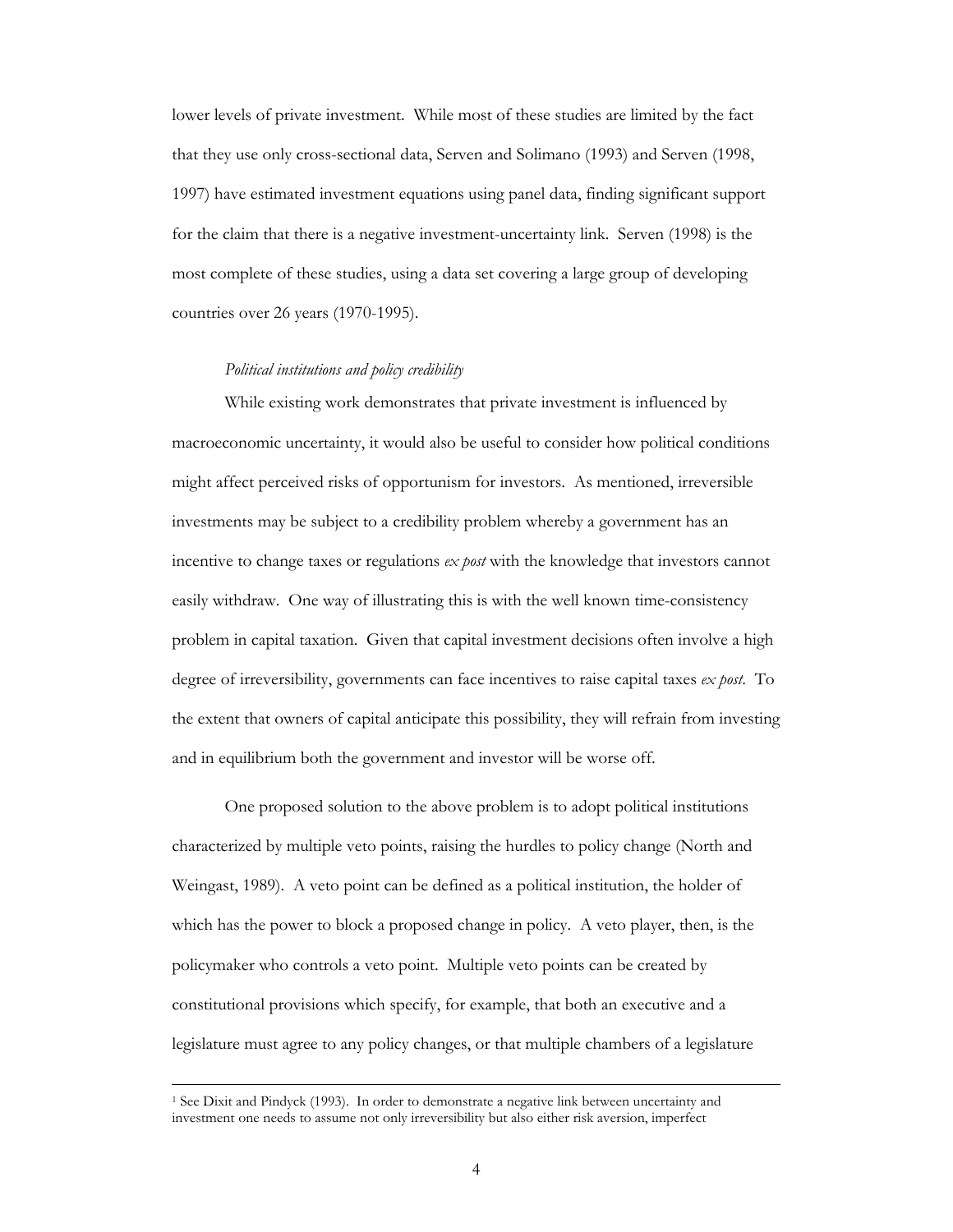must approve any changes in laws. Multiple veto points can also exist as a consequence of electoral rules such as proportional representation, which favor the development of coalition governments. In coalition governments any one member of the coalition may be able to veto a policy proposal by threatening to withdraw from the government if its demands are not satisfied.2

While increasing the number of veto points in a political system may help to increase policy stability (and thus in this case the credibility of tax policies), making a firm prediction about their actual effect requires knowledge of policy maker preferences. To illustrate this, consider a simple two-period complete information model of capital taxation based on Persson and Tabellini (1994). Individuals derive a variable proportion of their income from land and from capital, as illustrated in equations (1) and (2) below where  $k_1$  and *l* represent average per capita income from each factor,  $k_1$ <sup>*i*</sup> and *l* represent land and capital income for the *i* th individual, and *e* is an exogenous parameter with mean zero.3 So individuals with *e*<0 derive more income from capital than does the median member of society.

$$
k_1^i = k_1 - e \tag{1}
$$

$$
l = l + e \tag{2}
$$

In the first period, owners of capital decide whether to consume or to save their capital, earning utility  $U_1 = (k_1^i - k_2^i)$  where  $k_2^i$  represents capital saved which earns a return of *r*. 4 In the second period a policy maker drawn from a political party *p* whose members each have an exogenous endowment  $e^p$  chooses the tax rates on land and capital

competition, or decreasing returns to scale.

<sup>&</sup>lt;sup>2</sup> For a survey of political and electoral institutions, veto points, and their effect on policy making see Tsebelis (1995).<br><sup>3</sup> The subscript refers to the period of the game.

<sup>&</sup>lt;sup>4</sup> I assume for simplicity that the stock of land is fixed and landowners do not earn first period income.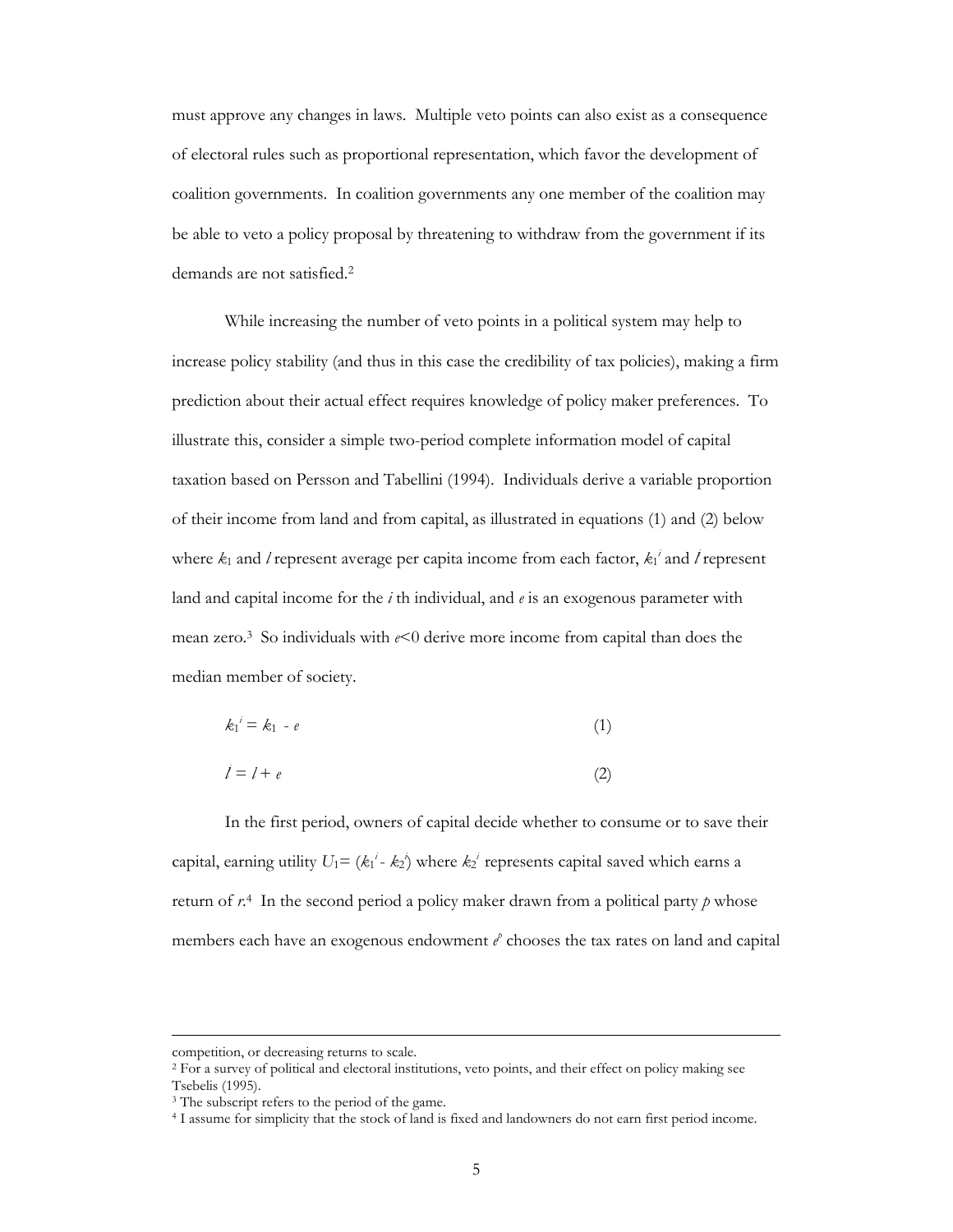income,  $\hat{\sigma}$  and  $\checkmark$  respectively, subject to a budget constraint  $g = \checkmark k_2 + \hat{\sigma}$ *l* (expressed here in per capita terms). Individuals receive utility *U* in the second period.

$$
U_2 = (1 - \sqrt{k_2}^i + (1 - \mathbf{G})^i) \tag{3}
$$

Owners of capital can have an incentive to save, but whether they do so will depend upon the anticipated tax rate on capital income  $\checkmark$ <sup>e</sup>. The incentives for policy makers with regard to tax policy depend in a very straightforward fashion on whether the members of their party own mostly land or mostly capital. This can be shown by substituting  $(1)$  and  $(2)$  into  $(3)$ .

$$
U_2=(1-\sqrt{k_2+(1-\delta)/+\dot{e}(\sqrt{-\delta})})
$$
\n(4)

Any policy maker with  $e^p > 0$  (from a landowning party) who maximizes (4) subject to the budget constraint will choose a capital tax rate of  $g/k<sub>2</sub>$ . Capital owners will anticipate this incentive of a landowner government to satisfy the budget constraint exclusively with capital taxation, and thus they will consume all of their capital in the first period as long as  $(1-g/k_2) < 1/(1+r)$ . The end result is that in equilibrium everyone will be worse off, and the budget constraint will need to be satisfied exclusively with taxes on land income. In contrast, if the policy maker is from a party of capitalists  $(e^{\lambda} < 0)$ , no credibility problem will exist with respect to capital taxation.

How would the above scenario be altered if taxes had to be agreed to by multiple policy makers, each of which had an effective veto over any policy change? A general prediction would require full knowledge of how party preferences are distributed in different countries and what status quo tax policies exist. Given our lack of full information about this issue, one possibility is to consider what predictions emerge if one assumes that each veto point in a country is controlled by a party with an exogenous endowment of land and capital *e* randomly drawn from the uniform distribution [-*c*,*c*]*,*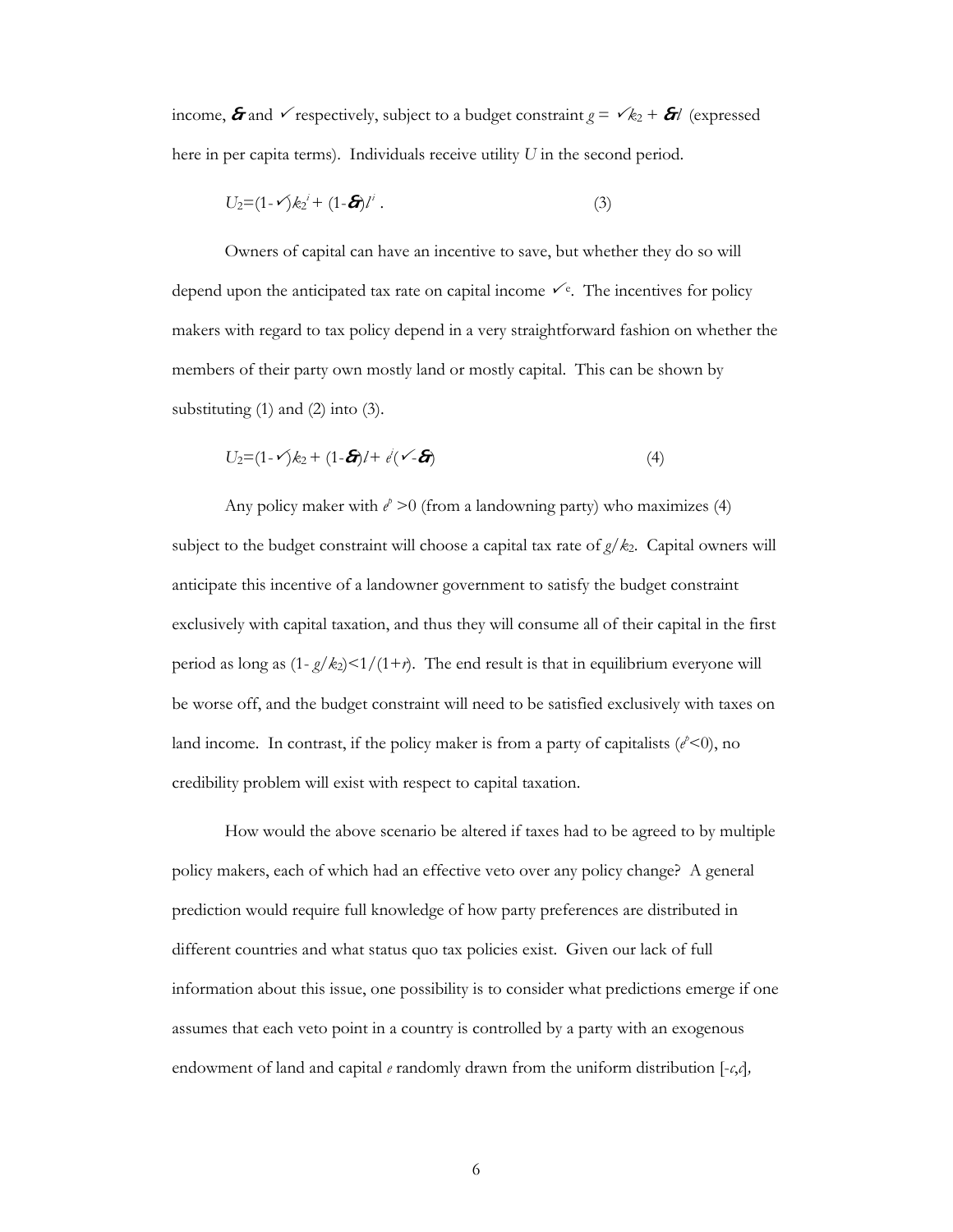while the status quo capital tax rate  $\checkmark$  is also randomly drawn from a uniform distribution [0,1] with *e* and  $\checkmark$ <sup>s</sup> i.i.d.<sup>5</sup>

Under the above assumptions, credible commitment is achieved as long as the status quo capital tax rate  $\checkmark$ <sup>s</sup> satisfies the inequality (1-  $\checkmark$ )>1/(1+*r*), and as long as one veto point is controlled by a party with  $e^t$ <0. This holds regardless of which player has agenda setting power, given the previous definition of a veto player as someone whose agreement must be obtained in order to change policy. This leads to a first prediction that the greater the number of veto points in a country, the greater the likelihood of credible commitment, because the likelihood of a policy maker with *e<*0 controlling at least one veto point is increasing in the total number of veto points. On average, then, levels of capital investment should be higher in countries with multiple veto points.

We can also derive a second significant prediction from this exercise; the variance of levels of capital investment should be higher within the group of countries without multiple veto points. This is because the smaller the number of veto points in the system, the greater the likelihood of obtaining one of the two following outcomes: either all veto players have  $e^{\phi}$  >0 and will set the capital tax rate at  $g/k_2$ , or all veto players will have  $e^{\theta}$ <0 and will prefer to collect all revenue from taxes on land.

While the assumptions about veto player preferences and status quo policies here are made here for illustrative purposes, the two above predictions are also likely to hold under much less restrictive assumptions. This has significant implications for crosscountry tests of the relationship between private investment and political institutions. Say the level of private investment *Y* is estimated as a function of a vector of economic controls *X* and a vector of variables measuring the number of veto points in a political system *Z* One should then expect to observe a particular form of heteroskedasticity in

 $\ddot{\phantom{a}}$ 

<sup>5</sup> The status quo here being the rate which prevails if veto players are unable to agree on a change in policy.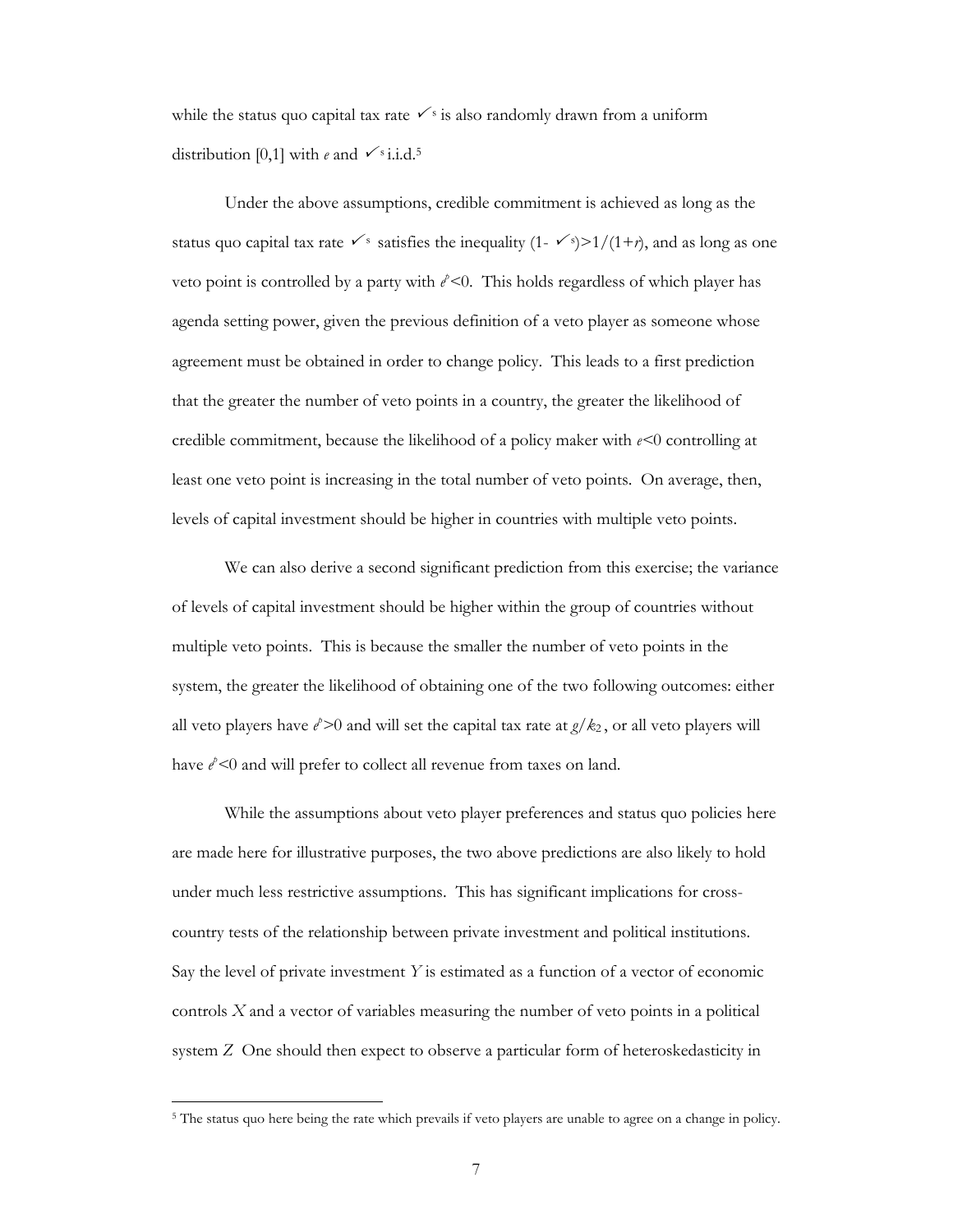the regression  $Y = \mathbf{I} + \mathbf{I}_1 X + \mathbf{I}_2 Z + \mathbf{I}$ . The variance of the error term Var[ $\mathbf{I}$ ] should be negatively correlated with *Z*, reflecting the greater variability in levels of investment in countries without checks and balances.6

#### *Relationship of this argument to broader debates on politics and growth*

The issue of checks and balances and their impact on private investment is closely related to the broader debate on democratic institutions and economic performance. In terms of theory, if many researchers have emphasized that democratic rights might help promote economic growth, others have emphasized how broadened political participation might lead to a deterioration in economic performance.7 Empirical studies have generally failed to provide robust evidence in favor of either a positive or negative association of democracy with growth.8 One possible reason for this is that democracy influences growth through numerous different channels, and these effects may have opposite signs. For example, to the extent that democratic systems tend to have more veto points than authoritarian systems, then democracy may reduce uncertainty and raise private investment. However, it also might generate increased pressures for redistribution, thus lowering allocative efficiency.9

 Alesina and Perotti (1994) suggest another important reason for these inconclusive findings; dictatorships are a very heterogeneous group. Some authoritarian governments, like that of Singapore, have pursued policies that promoted fast growth. Others, like Mobutu's Zaïre, have tended towards kleptocracy. Still others, like Suharto's Indonesia, have at first been seen as models of stability, and subsequently, as prime examples of authoritarian misrule. The argument presented in this paper suggests why

 $\overline{a}$ 

<sup>6</sup> This holds as long as higher levels of *Z* correspond to higher numbers of veto points. One way to deal with this heteroskedasticity might be to include some direct measure of the taxation preferences of different political parties or interest groups in different countries, but no suitable cross-country data set currently exists for this purpose.

<sup>7</sup> See for example Huntington (1968).

<sup>8</sup> See Barro (1994), Alesina and Perotti (1994), and Leblang (1997)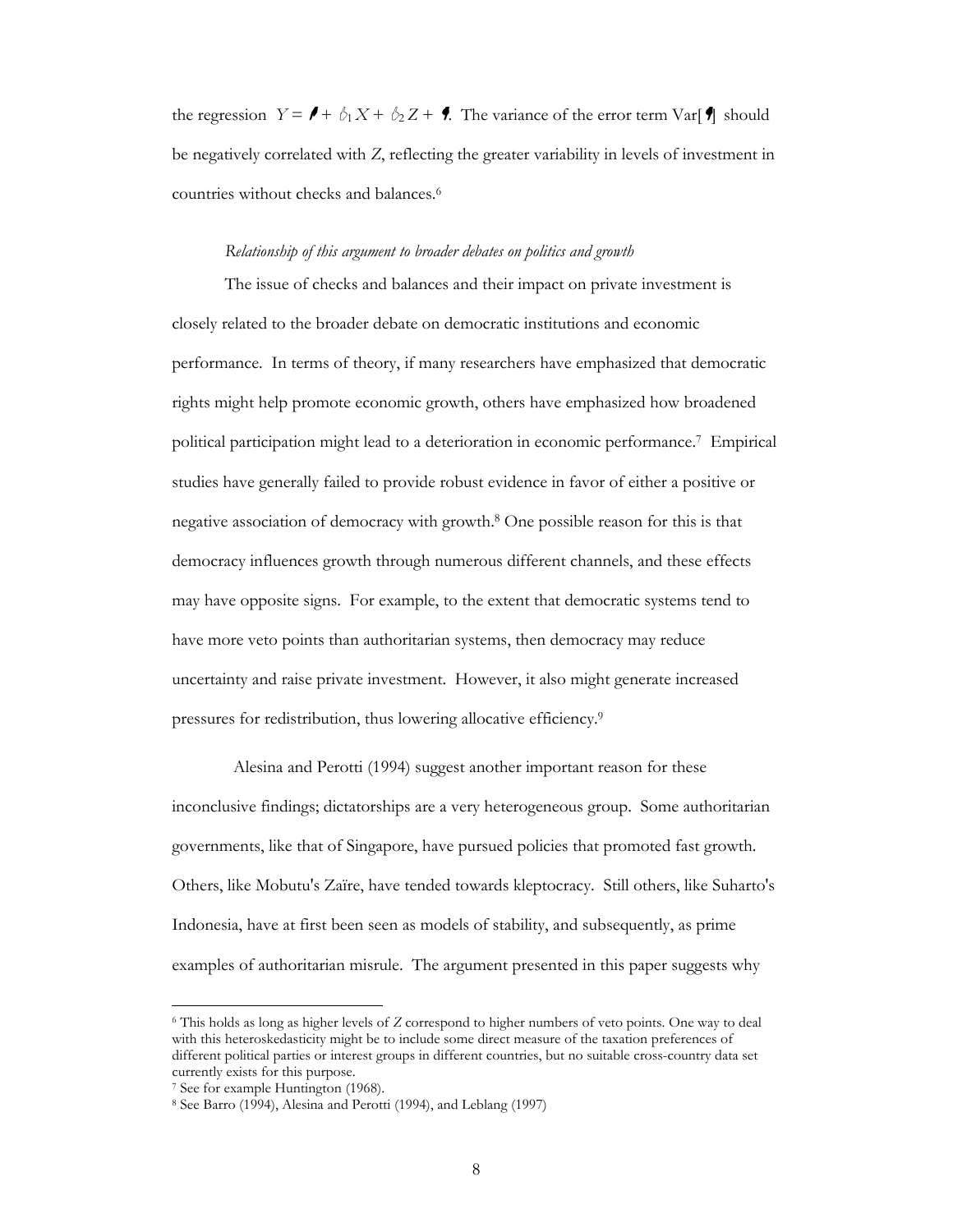authoritarian regimes may be more heterogeneous in terms of performance; they can be characterized as political systems with a single veto point, and the preferences of the groups on whose authority authoritarian rulers depend for support are likely to vary across countries and over time.

In contrast to empirical studies on growth, there is a more statistically significant link between levels of private investment and overall levels of democracy. Serven (1997) finds that the Gastil index of civil liberties is significantly correlated with private investment in a panel data estimation which controls for other investment determinants. One reason for this result may be that focusing on private investment as dependent variable excludes some of the negative effects which democracy might have on economic performance via increased demands for redistribution.<sup>10</sup> As Serven himself notes, however, it is unclear exactly what phenomenon the Gastil indices are capturing.<sup>11</sup> This suggests a need for improved measures of political institutions. Second, even if civil liberties and private investment are significantly correlated in Serven's study, it remains possible that the effect of civil liberties varies substantially from country to country within his sample. Ideally, one would want to know if this heterogeneity reflects heterogeneity among dictatorships.

In addition to the finding that measures of democracy are correlated with levels of private investment, several cross-sectional studies have identified a link between private investment and the measures of institutional uncertainty developed by risk

 <sup>9</sup> Another avenue of inquiry is to investigate the relationship between political checks and balances and economic growth, as in Henisz (2000). See also Durham (1999).<br><sup>10</sup> Focusing on private investment rather than overall investment is also preferable when considering the

effect of uncertainty, because Aizenman and Marion (1996) have shown that in cases where high uncertainty leads to a decline in private investment, public investment often increases in compensation. 11 In terms of measurement, since the Gastil index is subjective, and no methodology is publicly provided for its assessment, the index may actually be measuring the overall institutional environment in a country, rather than just political or civil rights. There may also be an endogeneity bias if assessors are influenced by recent economic performance in deciding to what extent political and civil liberties have been present. The Polity III database's measure of democracy is also significantly correlated with levels of private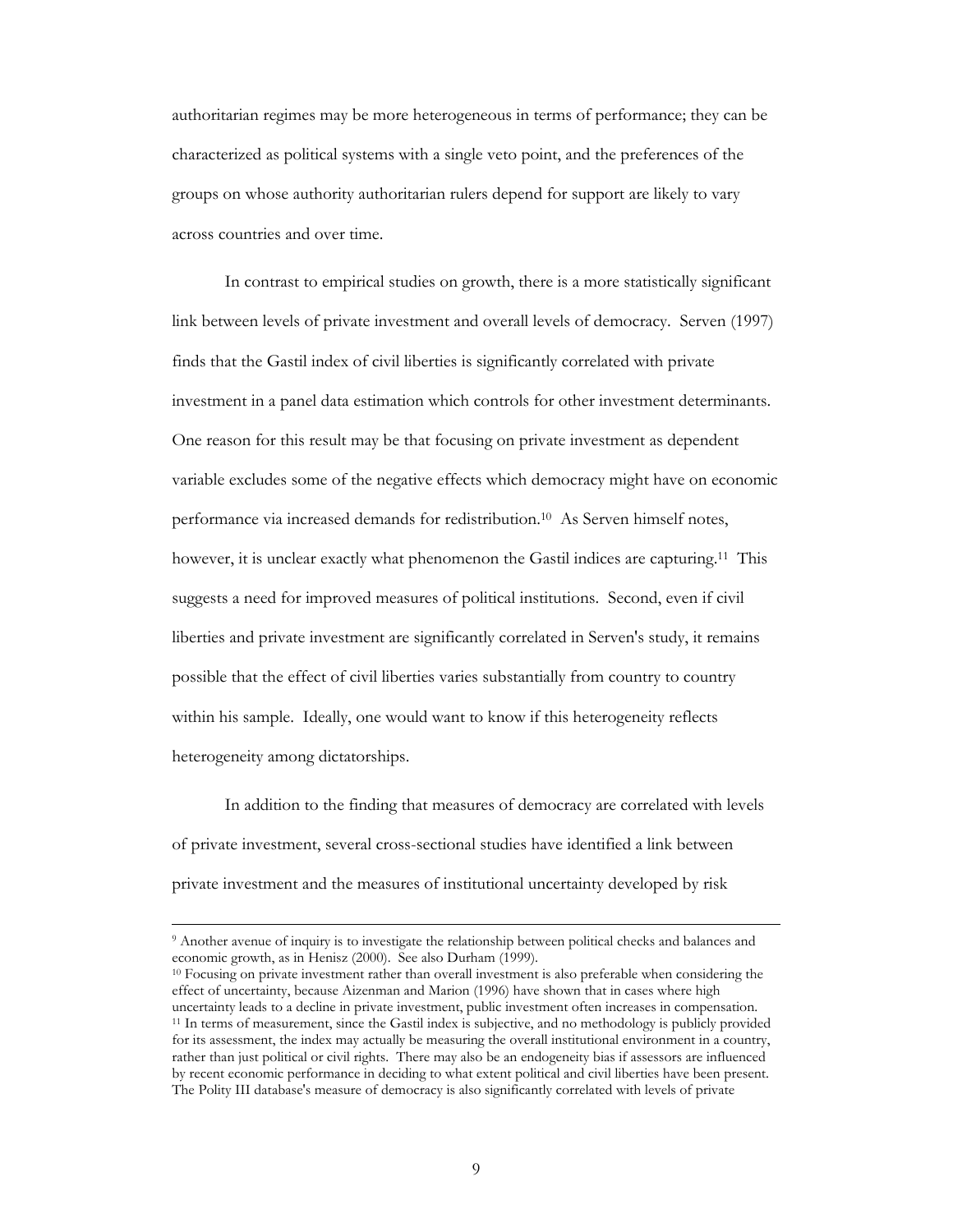assessment agencies. Brunetti and Weder (1999) and Poirson (1998) both find that indices of the rule of law, bureaucratic quality, and corruption are significantly correlated with levels of private investment, controlling for other determinants. These findings have made a significant contribution to the literature, but they have two shortcomings. First, indices such as the "rule of law" do not give any indication of which actual government institutions are associated with better provision of the rule of law. Second, like the Polity III and Gastil indices, measures of institutional quality may be subject to an endogeneity bias whereby their designers are influenced by overall economic performance in judging to what extent the rule of law, for example, is present. The political measures in this paper capture differences in actual political institutions while avoiding endogeneity bias by using objective formulae.

#### **3. Data issues**

The private investment dataset I use is an updated version of that used in Serven (1998) which calculates annual levels of new private investment in 74 developing countries. While the number of countries included is large, the dataset is unbalanced, with private investment figures for several countries only being available from the late 1980s (see annex table A3). The summary statistics in Table 1, below, present information on constant-price private investment as a ratio of GDP.

In order to control for determinants of private investment which are not related to political uncertainty, I follow existing studies by including several macroeconomic variables.12 The annual growth rate of real GDP is included to capture the conventional accelerator effect of growth on investment. The standard deviation of the inflation rate is included, because variability of inflation creates uncertainty about the profitability of

investment. While, unlike the Gastil indices, the methodology for calculating the Polity III democracy index is made public, it remains subjective in its construction.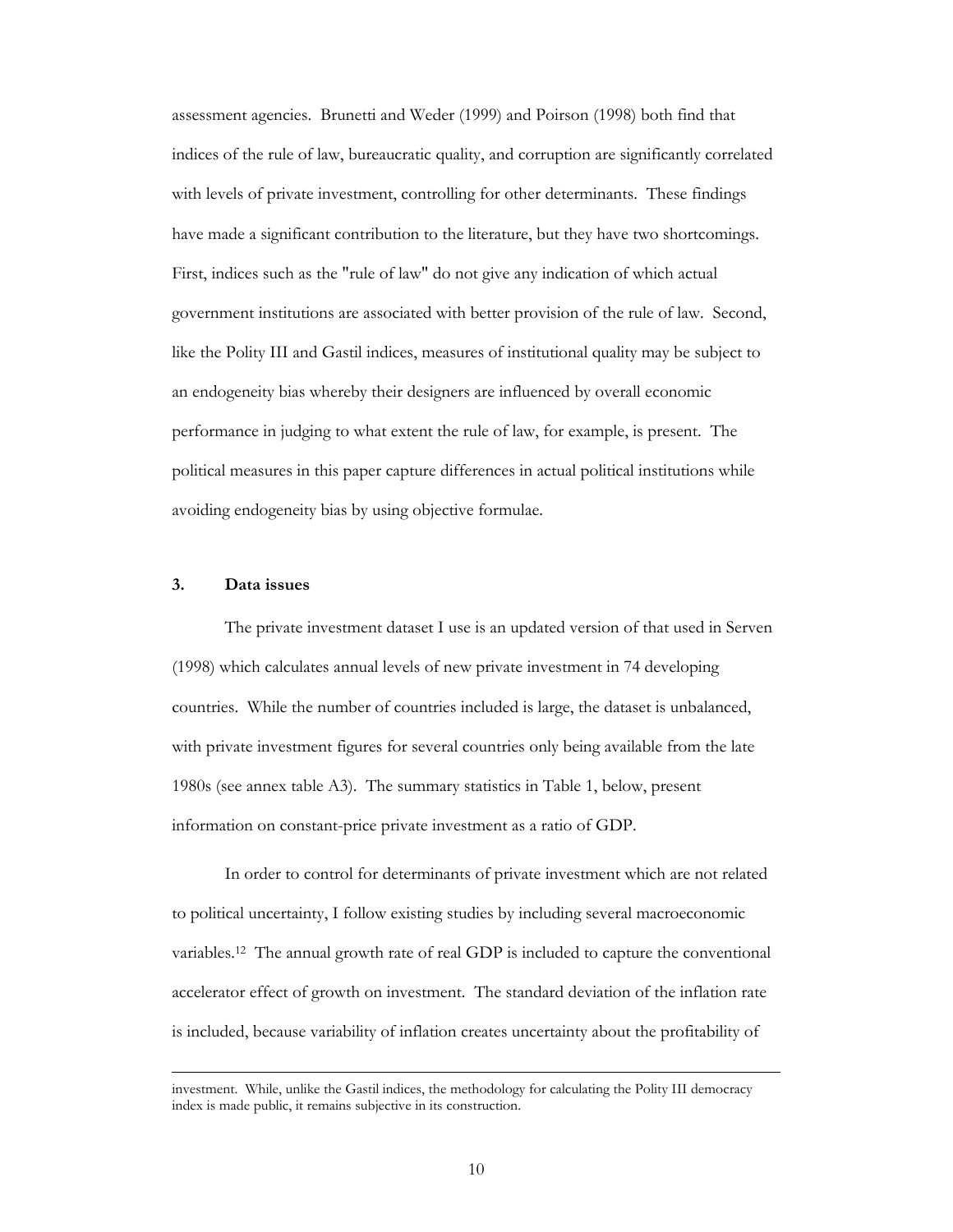investment projects.13 The level of private sector credit (as a share of GDP) should also be a determinant of private investment, and probably a more important one than the real interest rate in this sample, since many of the countries in the sample utilized direct instruments of monetary policy during the period considered. A measure which captures the income effects of terms of trade shocks is also included in the regressions to control for the possibility that these shocks will have a significant effect on investment decisions.14 Finally, a variable which measures fuel & mineral exports as a share of total exports is included, based on the logic that other things being equal, countries with significant natural resource rents may receive higher levels of private investment.15

The principal goal of this paper is to examine the link between political institutions and private investment, and to do so I make use of two newly developed measures of political checks and balances: the "political constraints index" developed by Henisz (2000) and an index of checks and balances in the political system developed by Beck *et al.* (1999).

Henisz (2000) develops a method for measuring the extent of "political constraints" placed on a government's decision makers by drawing inferences from a spatial model of political choice. He incorporates information covering (1) the number of formal constitutional veto points in a political system (executive, number of houses of the legislature, federal sub-units, and judiciary), (2) whether these veto points are

 <sup>12</sup> When not otherwise specified, the source for all data is the World Bank's *World Development Indicators.* <sup>13</sup> This is measured as the standard deviation of a country's inflation rate over the previous seven years. Similar results were obtained when using alternative periods for calculating inflation variability. 14 The variable *terms of trade shock* measures the income effect as a percent of GDP of the change in a country's terms of trade in a given year.

<sup>15</sup> Other variables, such as the relative price of capital goods and the overall fiscal balance (after grants) should also logically be included as economic determinants of investment, but due to data limitations, inclusion of these two variables would have significantly reduced overall sample size. This would introduce a bias to the extent that the process for excluding observations was not a random one. As an alternative approach, I have chosen to use a procedure to impute missing values of these two variables. Results of investment regressions using these partially imputed variables were consistent with the results of regressions reported here. Similar problems with missing data arose with variables for real exchange rate instability and the level of public investment.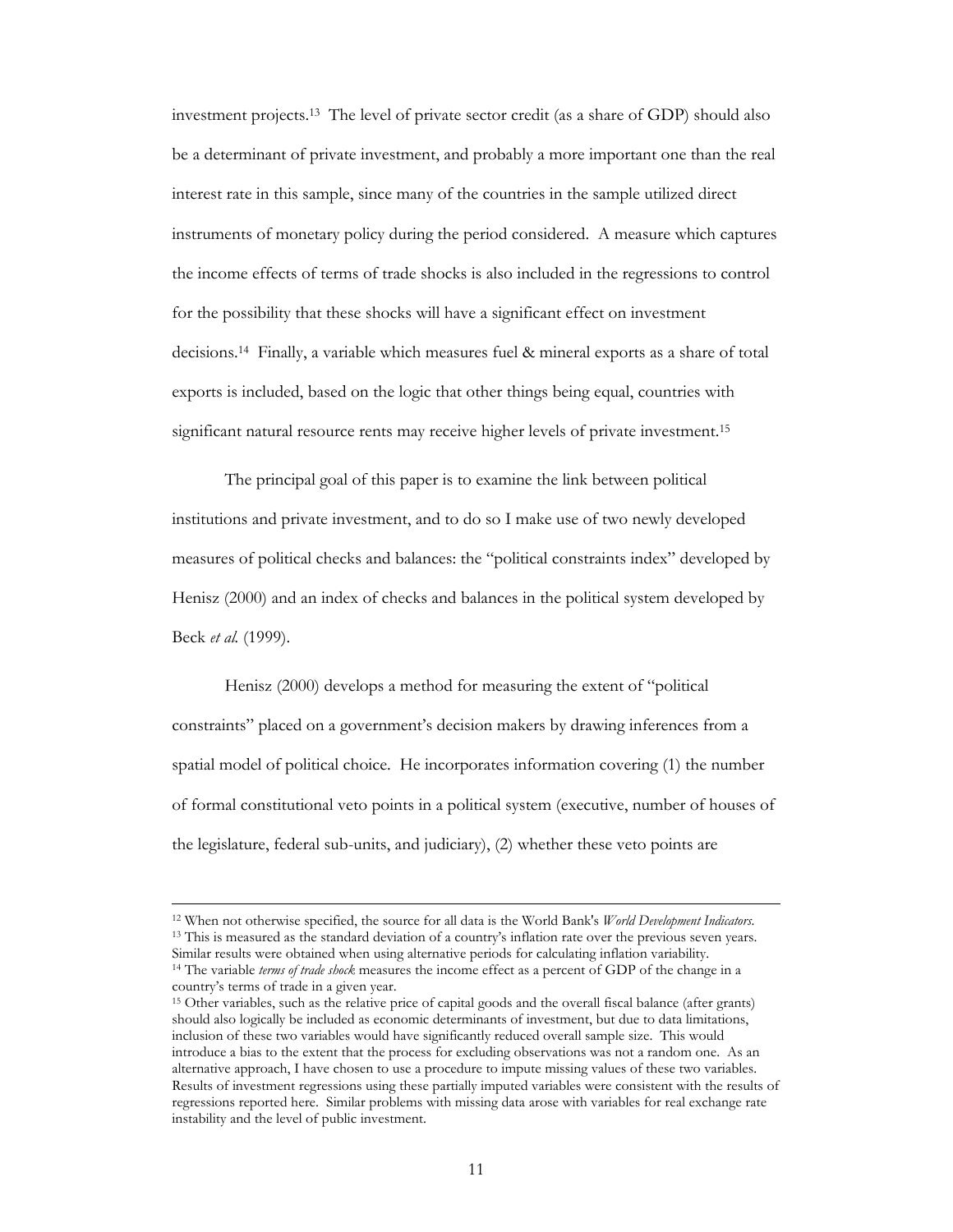controlled by different parties, and (3) the cohesiveness of the majority which controls each veto point. The justification for this last criterion is the claim that an executive facing a legislature controlled by a coalition of opposition parties will be less constrained than one who faces a legislature where a single opposition party is in control.<sup>16</sup> As a proxy for the cohesiveness of legislative majorities, Henisz adjusts his index according to levels of party fractionalization. The Henisz data are available for the entire period of the private investment sample (1971-1994). I have used the version of Henisz's index (called *political constraints* here) which excludes data regarding federal sub-units (which may not have veto power over the policy decisions which matter to investors) and the judiciary.<sup>17</sup>

 The second measure of checks and balances I use is the one developed by Beck *et al*. (1999) which is available beginning with the year 1975. Their key innovation is to provide direct evidence on the number of parties within legislative majorities, rather than inferring this from fractionalization data, as in Henisz (2000). Their index, referred to in this paper as *checks*, is a count of the number of veto players, based on whether the executive and legislative chamber(s) are controlled by different parties in presidential systems, and on the number of parties in government for parliamentary systems. Counting all of the parties in government in parliamentary systems derives from the idea that each party which is a member of a coalition government will have effective veto power over policy proposals. This is an assumption also discussed by Tsebelis (1995), but which may for some cases exaggerate the veto power enjoyed by smaller parties. The

 $\overline{a}$ 

<sup>16</sup> In contrast, if a legislative majority is politically aligned with the executive, then the executive will be more constrained in his/her actions when this majority is a coalition of several different parties as opposed to a single party.

<sup>17</sup> This is the index called POLCONIII in the Henisz dataset. I have excluded the judiciary, because no accurate cross-country data is available to determine when and where the judiciary acts as a veto player with respect to policies which matter for investors. In constructing an alternative index which includes the judiciary as a potential veto player, Henisz (2000) uses data from risk assessment agencies to judge whether the judiciary is an independent veto player, but as noted above, risk assessment agency data has several significant shortcomings. For a full description of the formula used to calculate Henisz's index see Henisz (2000).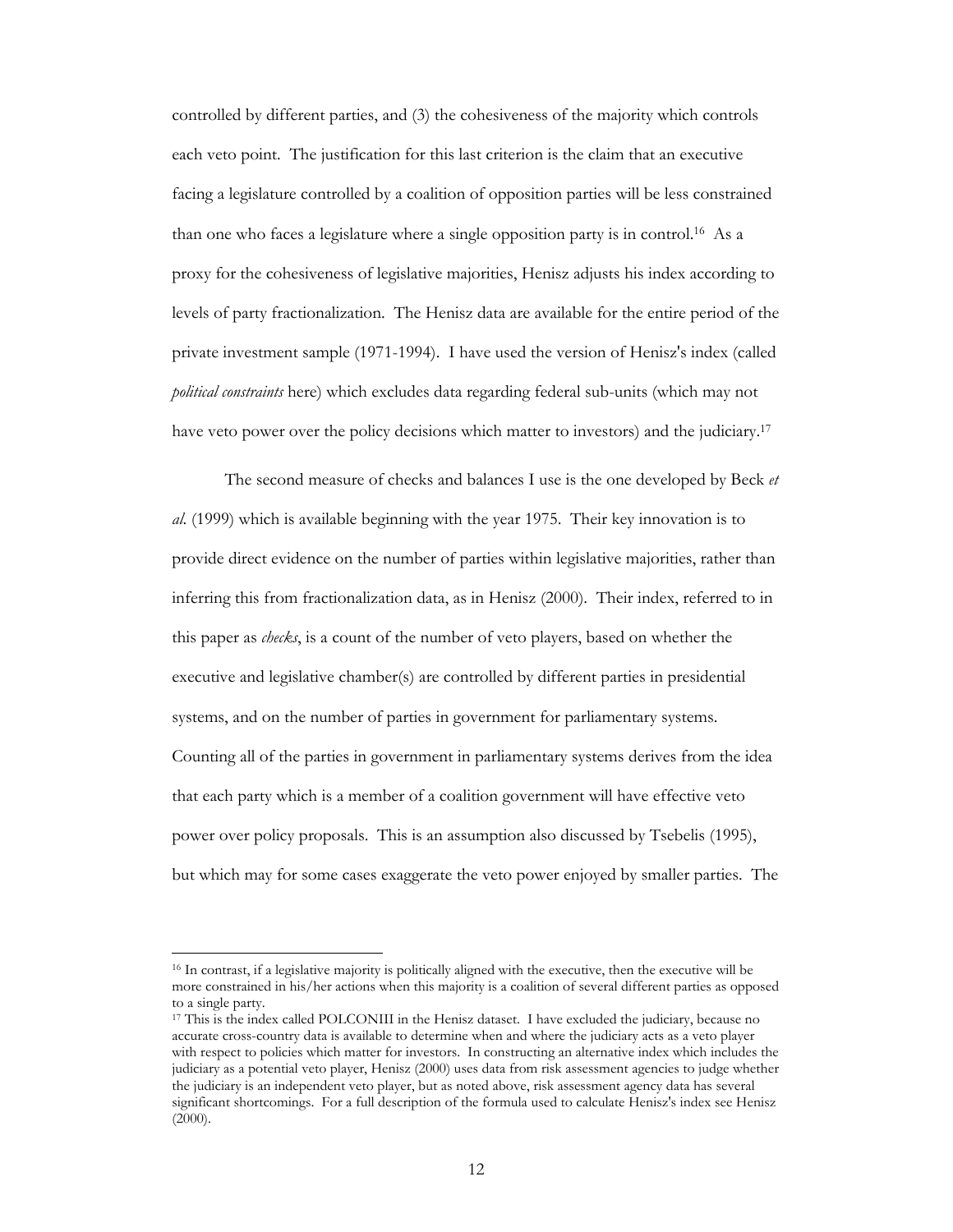index is then modified to take account of the fact that certain electoral rules will affect the cohesiveness of governing coalitions.18

One potential uncertainty with this index is whether it should be entered into an investment regression in linear form, or whether it should instead be transformed to reflect the fact that the effect of adding an additional veto point is likely to be non-linear (moving from 1 to 2 veto players will result in a greater change than moving from 4 to 5, for example).19 Since this seems quite plausible, I have used a log version of the Beck *et al.* index in the regressions in sections 4 and 5.

 A final group of regression variables is designed to capture the effect of political instability on investment. Non-constitutional transfers of executive power (*coups*) are particularly likely to increase uncertainty.20 One reason for this is that, as Londregan and Poole (1990) have shown, experiencing one coup tends to increase the probability that a country will suffer subsequent coups. When it is feared that an extra-constitutional transfer of power might take place, the number of formal veto points in a political system becomes increasingly irrelevant.

While *constitutional* transfers of political power are likely to generate less turmoil than will coups d'état, they still may be associated with increased uncertainty about the future course of government policies to the extent that election winners are not known beforehand and to the extent that the preferences of future election winners are not well

 $\overline{a}$ 

<sup>&</sup>lt;sup>18</sup> This is based on the assumption that greater internal party cohesion in closed list systems will be synonymous with a lower level of checks and balances. The index is also adjusted downwards for countries where there are significant restrictions on electoral competition. When political competition is heavily restricted it seems less likely that veto players with heterogeneous preferences will hold office. For presidential systems, *checks* is the sum of 1 for the president and 1 for each legislative chamber. The value is modified upwards by 1 if an electoral competition index developed by Ferree, Singh, and Bates is greater than 4 (out of a possible 7). Also, in closed list systems where the president's party is the 1st government party, then the relevant legislative chambers are not counted. For parliamentary systems, *checks* is the sum of 1 for the prime minister and 1 for each party in the governing coalition. If elections are based on a closed list system and the prime minister's party is the 1st government party, then this sum is reduced by one. As for presidential systems, the value of *check* is modified upwards by 1 if value of the Ferree, Singh, and Bates index for electoral competition is greater than 4. 19 This problem does not arise with the Henisz (2000) index.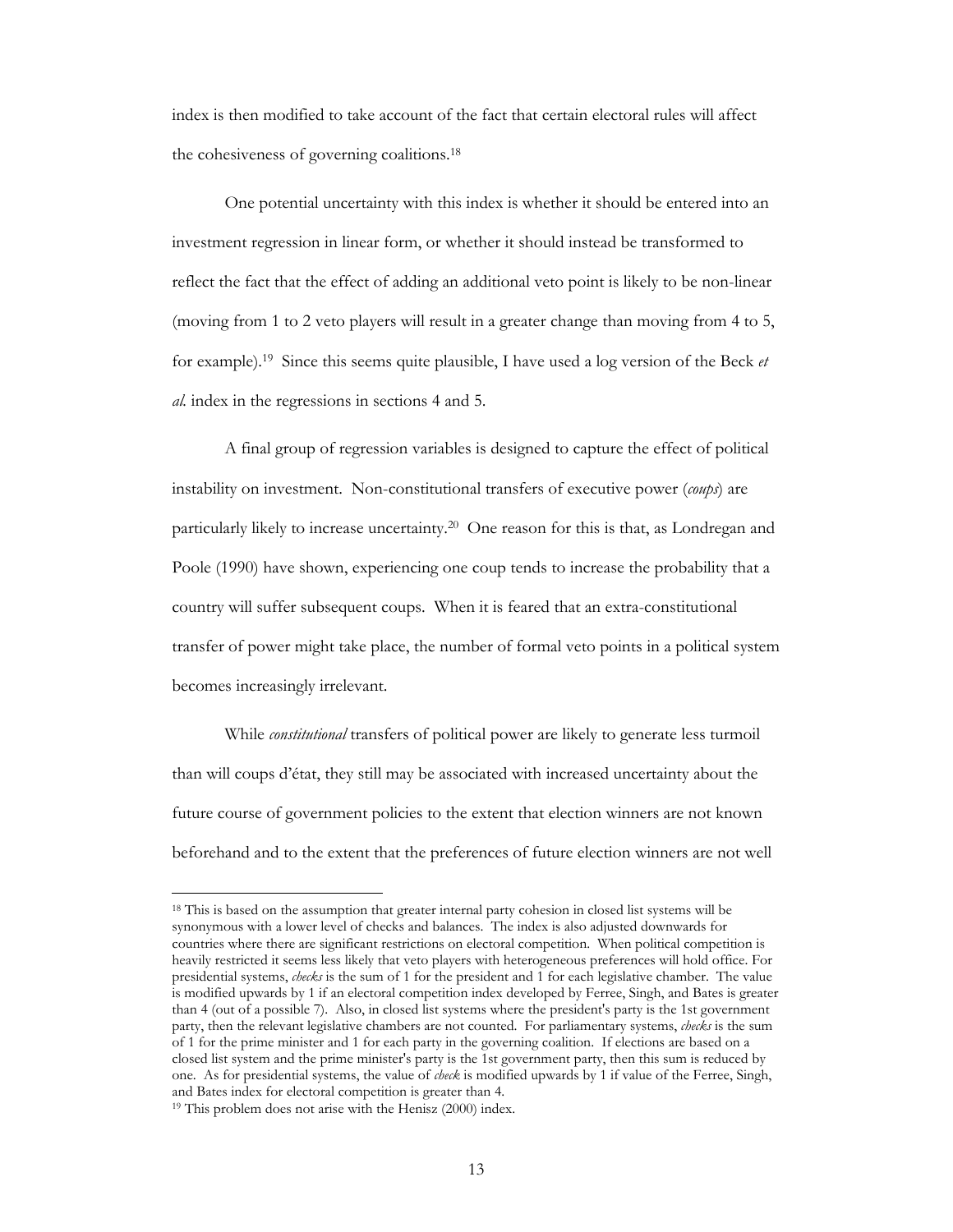known. I have included two separate variables to capture this effect, both of which are based on data collected by Henisz (2000). Constitutional changes in the executive are measured by the zero-one dummy: *executive turnover*. Constitutional changes in the legislature are measured by the variable *legislative turnover*, a continuous variable that measure the extent of legislature turnover in a given year.<sup>21</sup>

#### **4. Pooled investment regressions**

Table 2, below, presents results of several pooled investment regressions with *checks* and *political constraints* used as alternative measures of checks and balances. Regressions 1 and 2 were estimated using pooled OLS without controlling for unobserved country-specific effects. The coefficients on *checks* and *political constraints* are positive and significant in the case of the latter variable. 22 It would be unwise to draw inferences from these estimates, though. First, standard likelihood ratio tests suggest that groupwise heteroskedasticity is present.23 Second, the theory reviewed in section 2 suggests that the variance of the residuals should also not be constant across different levels of checks and balances. Visual examination of the bivariate relationship between investment and *checks* suggests that this may in fact be the case (Figure I), and Breusch-Pagan tests for heteroskedasticity support the view that the conditional variance of private investment is negatively correlated with both *political constraints* and *checks*. This suggests that more efficient estimates could be obtained with a GLS model of the following form where, rather than assuming homoskedasticity of the residuals, the

 <sup>20</sup> This variable is based on the Polity III data set.

<sup>&</sup>lt;sup>21</sup> The formula for calculating this variable is  $\left(\frac{1}{2}\right)$   $\left(\frac{5}{2}-S_1\right)/2$  where  $S_1$  is a party's share of seats in the legislature in the previous year and  $S_2$  is a party's share of seats in the legislature during the current year.<br><sup>22</sup> Since I have used a dynamic panel specification here by including lagged private investment as a righ hand side variable, the distinction between the short-run and long-run effect of a change in *checks* and *political constraints* is relevant. The long-run coefficient for these variables is simply  $B_{\text{checks}}/(1-B_{\text{laged investment}})$ ).

<sup>&</sup>lt;sup>23</sup> In both cases the null of homoscedasticity across groups was rejected at the  $p<.001$  level. The test used was that presented in Greene (2000) p.511. While the use of heteroskedastic consistent standard errors can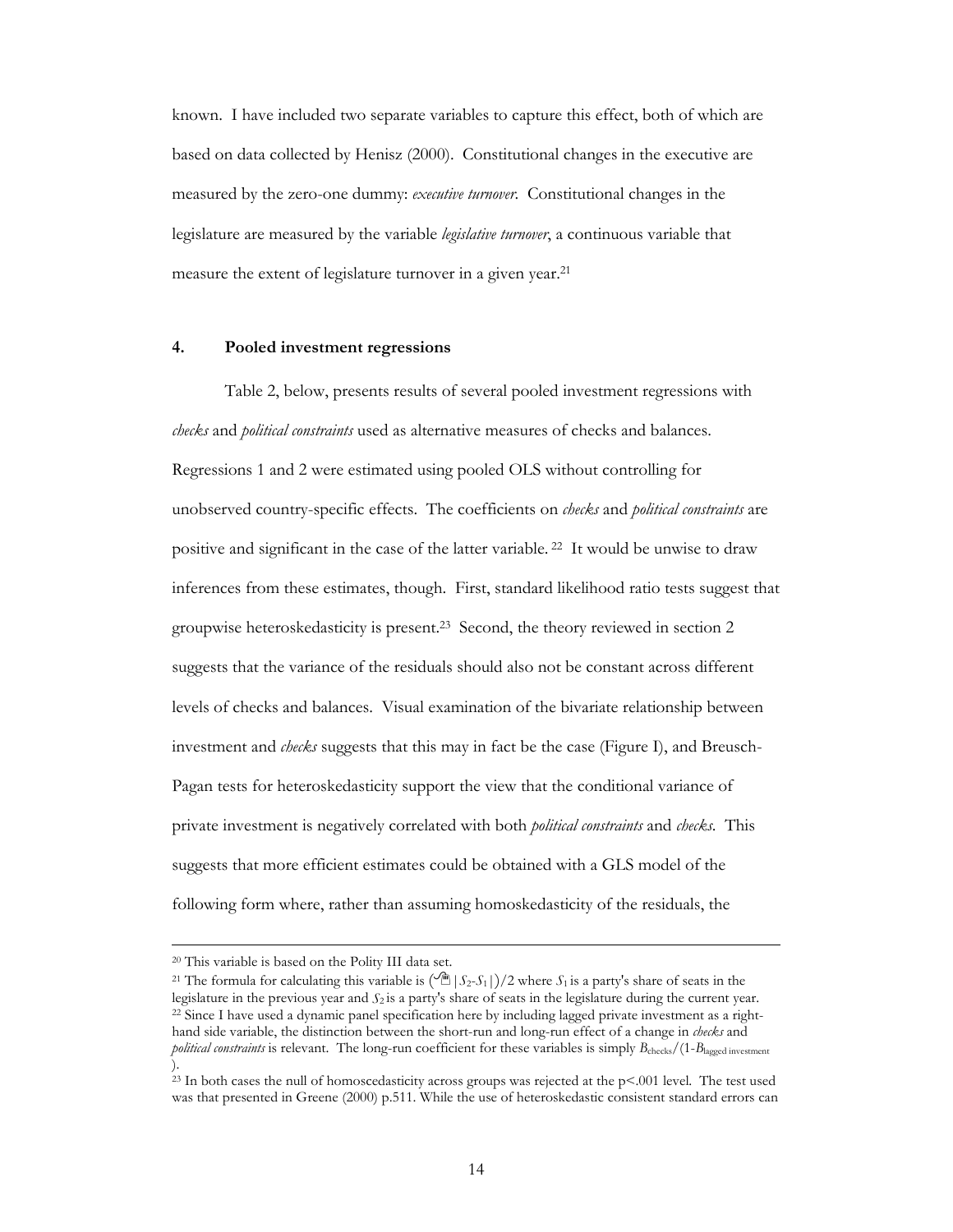variance of the residuals is estimated as a function of a set of country dummies and alternatively, *checks* or *political constraints.* The first equation below, then, is the specification for estimating the conditional mean and the second equation is the specification for estimating the conditional variance of private investment.

Private investment =  $\mathbf{f}_1 + \delta_1$  *inv*<sub>t-1</sub>+  $\delta_2$  *growth* +  $\delta_3$  *credit* +  $\delta_4$  *sdinflation*+  $\delta_5$  *coup* +  $\delta_6$  *leg. turn.*  $+ \beta_7$  *exec turn.*  $+ \beta_8$  *res. exports*  $+ \beta_9$  *terms of trade*  $+ \beta_{10}$  *checks*  $+ \bullet (5)$ 

$$
Var[\mathbf{\mathcal{I}}] = \mathbf{\mathcal{I}}_i + \mathbf{\mathcal{L}}_1 \text{ checks}
$$
 (6)

Regressions 3 and 4 present the results of the GLS maximum likelihood estimates.24 When estimating the conditional mean (equation 5) I have constrained individual country intercepts to be equal, but have allowed individual country intercepts in the conditional variance estimates (equation 6), given that groupwise heteroskedasticity is present. Both short and long-run coefficients of *checks* and *political constraints* are now highly significant when estimating the conditional mean. In addition, both *checks and political constraints* are negatively correlated with the conditional variance of private investment (Table 1II), supporting the theoretical propositions from section 2, although in the case of *checks* the coefficient is not significant at conventional levels.

Results for regressions 3 and 4 also show that coefficients on the economic determinants of investment such as GDP growth, private sector credit, and terms of trade have the expected signs and the coefficients on GDP growth are highly significant. Results with regard to the political instability variables are less conclusive. While the coefficient for extra-constitutional changes in government (*coup*) has the expected negative sign, and it is statistically significant in regression 3, the coefficients for constitutional changes and parliamentary turnover are not significant in either regression.

provide consistent standard error estimates, OLS may still be inefficient in the presence of groupwise heteroskedasticity.

<sup>&</sup>lt;sup>24</sup> Results of two-step estimates of this procedure were nearly identical to the ML estimates. The method used was that first proposed by Harvey and presented in detail in Greene 2000, pp.514-522.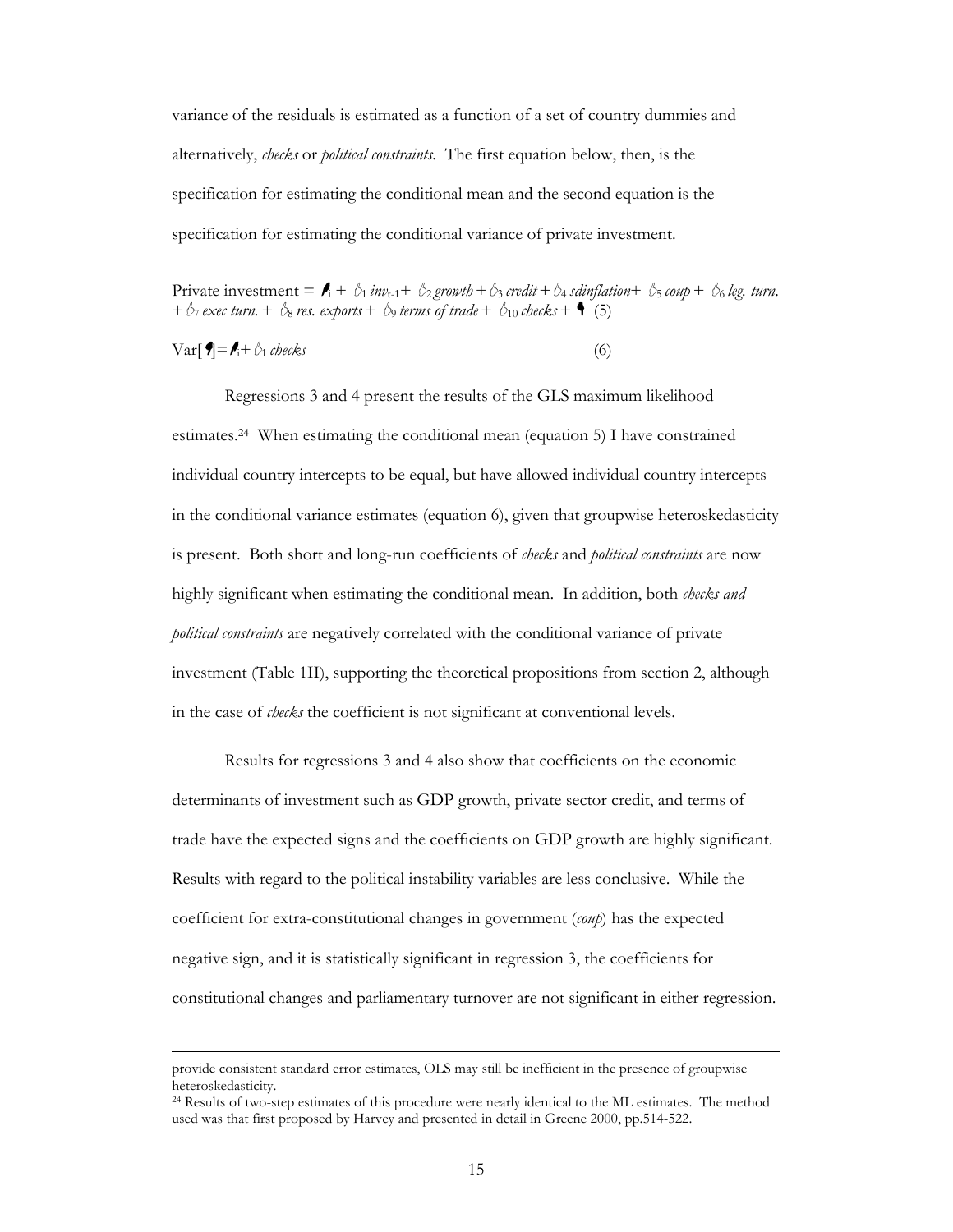While the results of regressions (3) and (4) suggest that high checks and balances are, on average, associated with high levels of private investment, they may be biased by the failure to control for unobserved country effects. Standard F-tests show that when added to either regression 3 or regression 4 which estimate the conditional mean, a set of country dummies was jointly significant.25 A major problem here, however, is that the fact that *checks* and *political constraints* are relatively time-invariant can make it difficult to establish firm inferences when allowing for unobserved country effects.26 While the institutional measure, *checks*, does vary over time, there are thirteen countries in the sample for which the variable remains constant. In each case these are purely authoritarian systems where *checks*=1, making *checks* perfectly collinear with the country dummy in these cases. Likewise, there are 19 countries where the level of *political constraints* remains constant at 0. Even in those countries where levels of *checks* and *political constraints* have varied over time, changes have generally occurred with low frequency.

Regressions 5 and 6 repeat the GLS estimation procedure while allowing individual country intercepts in both the estimation of the conditional mean and the estimation of the conditional variance. In the estimates of the conditional mean, the coefficients for *checks* and *political constraints* remain positive, but neither the short-run nor the long-run coefficient are significant at conventional levels. This result should be taken less as a sign that checks and balances do not matter than as an indication of the difficulty in establishing to what extent they matter relative to unobserved country effects. The discussion of robustness issues in section 6 considers to what extent *checks*  and *political constraints* remain significant after controlling for other slow-changing features of countries, such as levels of democracy and levels of GDP per capita. The coefficients

 $\ddot{ }$ 

<sup>&</sup>lt;sup>25</sup> P-values for the test that all country dummies were equal were  $P<0.01$  in both cases. <sup>26</sup> The same problem also applies to the conditional variance estimates.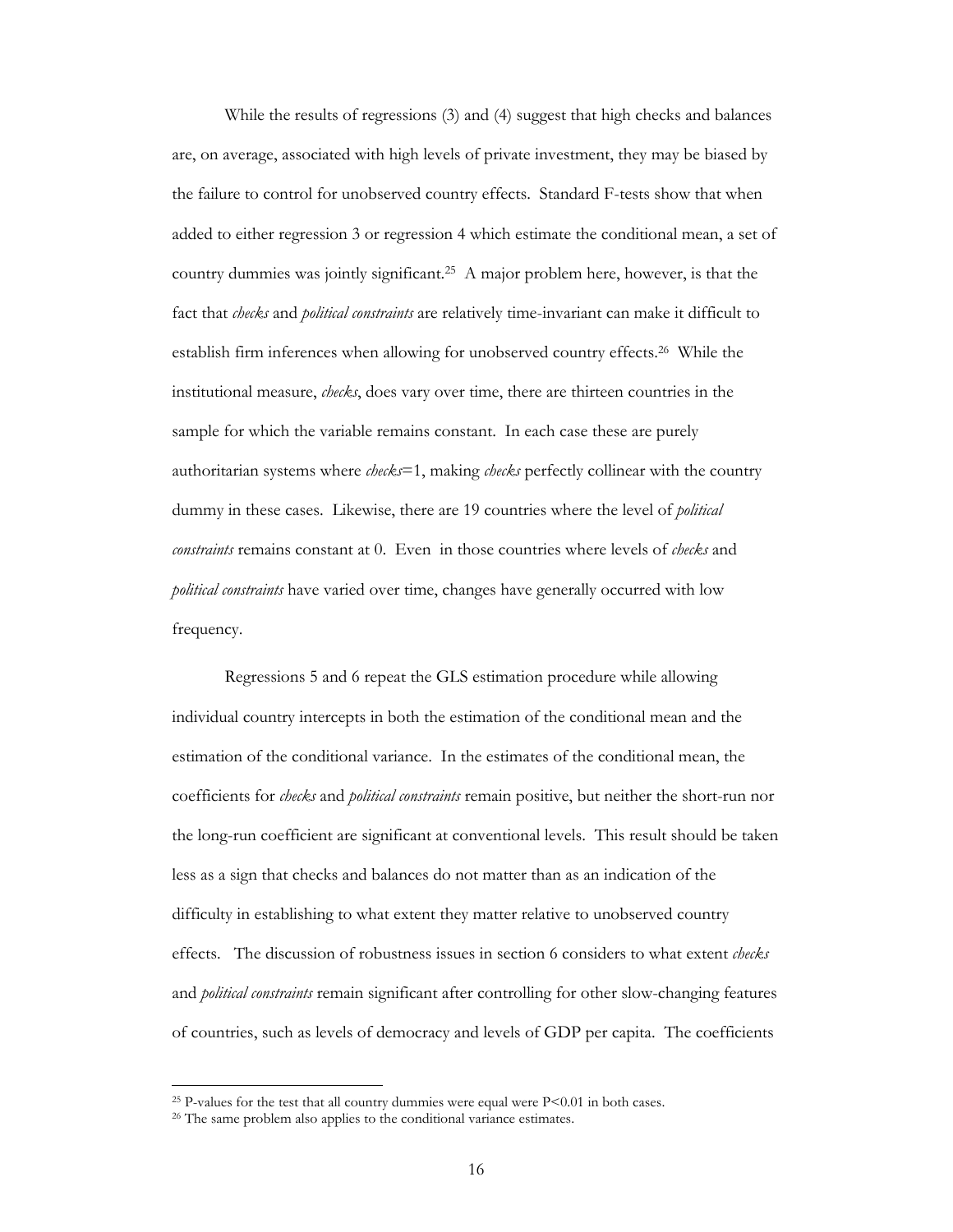are also considerably smaller in magnitude. However, it is interesting to note that in these regressions the conditional variance of private investment remains negatively correlated with the level of checks and balances, and the coefficients are significant in both cases.

The results of regressions 3-6 should also be interpreted in substantive terms. Table 4 shows in terms of percentages the estimated effect of a one standard deviation increase in *log checks* and *political constraints* on the level of private investment and on the conditional variance of private investment. For *log checks* a one standard deviation increase (+0.56) is roughly equivalent to a move from a system with only one veto point (*log checks* =0) to one with two veto points where each veto point is controlled by a separate party (*log checks* =0.69). For *political constraints* a one standard deviation increase (+0.19) would be equivalent to a move from a system with one veto point (*political constraints=*0) to one with two veto points: an executive and a legislature controlled by a different party from the executive and with a fractionalization index of 0.72.<sup>27</sup>

#### **5. Quantile regression estimates**

 $\ddot{ }$ 

 So far I have used GLS methods to reduce the effect of groupwise heteroskedasticity on my estimates and to simultaneously test the prediction that greater checks and balances imply both higher investment on average and a lower conditional variance of investment across countries and over time. This section examines the

<sup>&</sup>lt;sup>27</sup> As an additional note, while the results from GLS estimates allow one to test propositions about both the conditional mean and the conditional variance of private investment, they may be biased to the extent they ignore parameter heterogeneity. Results of a Wald test suggest that the null hypothesis that the parameters for political institutions are constant across countries is in fact massively rejected. This is consistent with the theoretical discussion in section 2. In a dynamic panel data context, Robertson and Symons (1992) and Pesaran and Smith (1995) have shown that falsely assuming parameter homogeneity can bias estimates due to correlation of the error term with other right hand side variables. They propose when there is parameter heterogeneity across countries, consistent estimates of parameter averages can be estimated by taking mean values from individual country regressions. While this may generate consistent estimates, since there are relatively few observations per country in the panel used here (24 maximum), there is likely to be a massive loss of efficiency in performing country by country estimates, so dealing with this issue effectively may have to await the collection of longer time-series for private investment.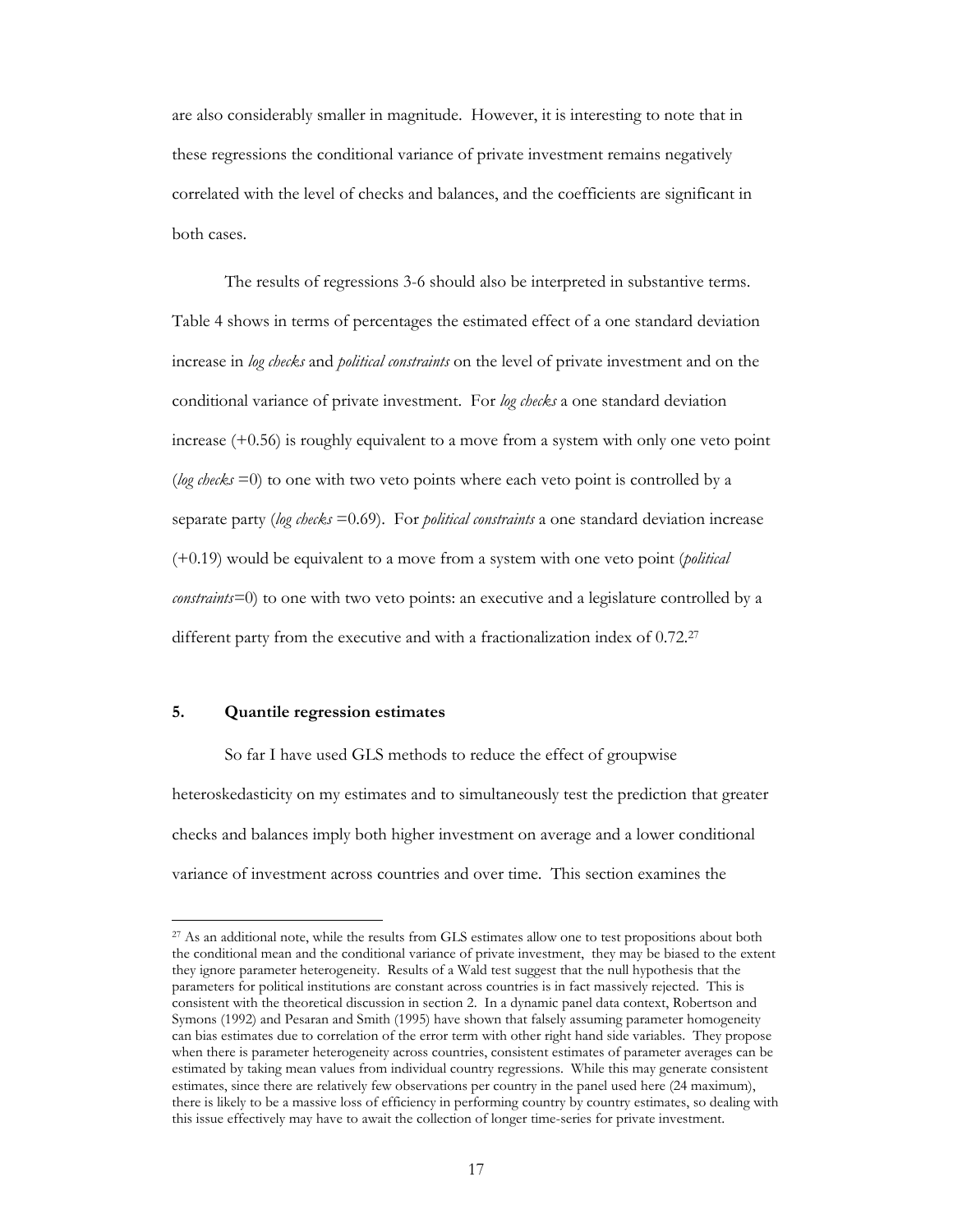robustness of these results by using an alternative technique which does not impose a specific functional form on the variance of the error term.

Quantile regression as developed by Koenker and Bassett (1978) employs a least absolute deviation estimator which is often used to estimate a median regression line for the conditional distribution (rather than the mean line estimated by OLS). This estimation method can also be used to estimate percentiles of the conditional distribution other than the  $50<sup>th</sup>$ . A test of the null hypothesis that slope parameters at different quantiles are equal can be used as a test for the presence of heteroskedasticity. Quantile regression can also be used to test specific propositions about the shape of the conditional distribution.

Most applications of quantile regression have been in microeconomics. In one example, Deaton (1996) has used quantile regression to show that while richer households in developing countries, on average, spend a smaller share of their income on food, it is also true that there is higher variance in the proportion of income spent on food among richer households. In other words, some rich households still spend significant shares of their income on food while others spend very little.<sup>28</sup>

The argument I have made about the effect of checks and balances can be tested in an analogous manner. If the variance of the conditional distribution of investment (conditional on checks and balances) is greater in countries with few checks and balances, then one should observe a pattern where, as the quantile one is estimating rises, the slope coefficients on *checks* and on *political constraints* should become less positive. This can be tested by estimating the same specification as used in the regressions in section 4, but at

 $\ddot{ }$ 

<sup>28</sup> Deaton demonstrates this by showing that when income share spent on food (*YS*) is regressed on overall income  $(Y)$ , while the coefficient on overall income  $(Y)$  is negative in a regression at the 10<sup>th</sup> percentile, in a regression at the 90<sup>th</sup> percentile it is actually positive. The fact that the estimated coefficient on *Y* is more positive at higher quantiles shows that there is greater variation in the conditional distribution (*YS* conditional on *Y*) at higher levels of overall income.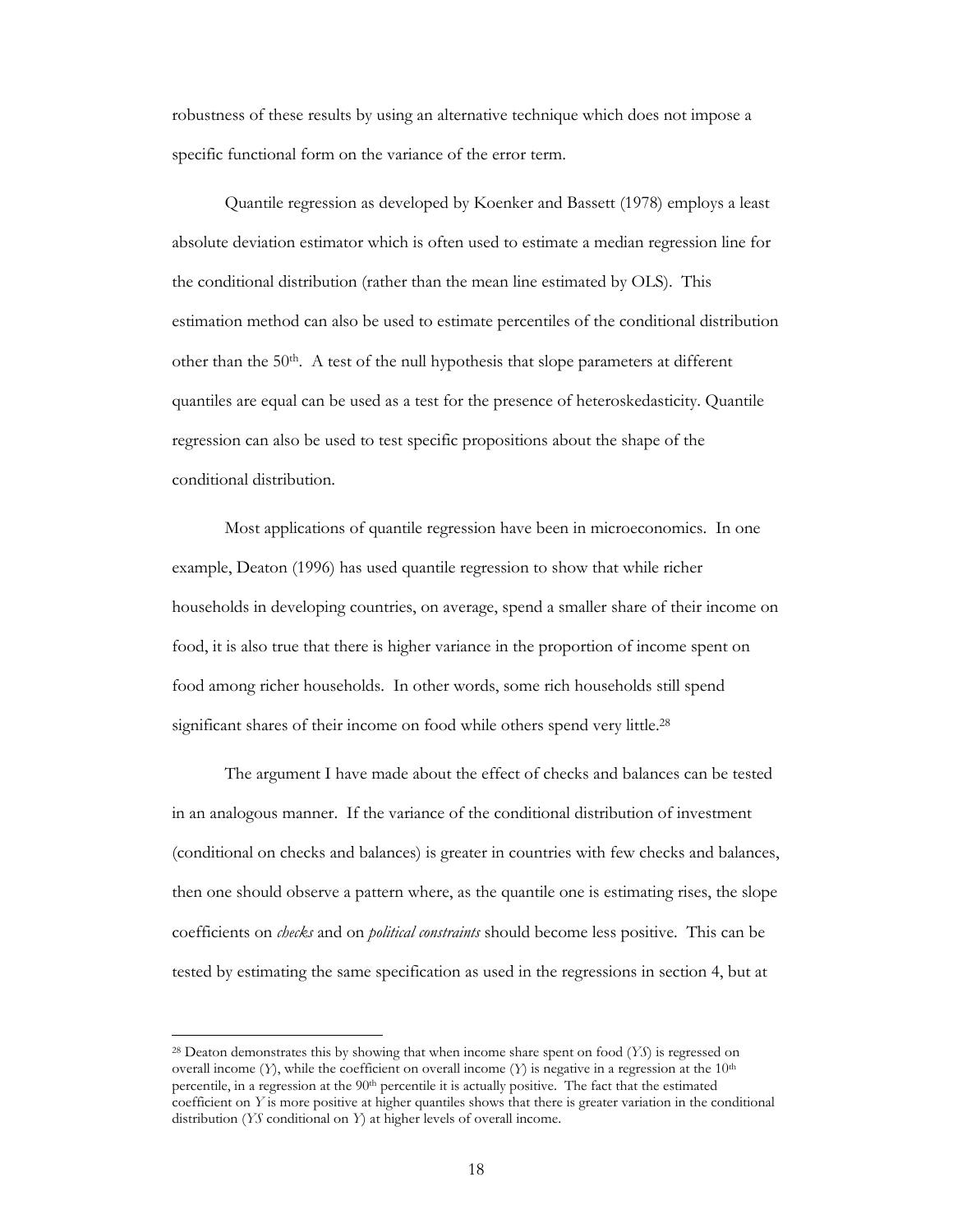several different quantiles (such as the  $25<sup>th</sup>$ ,  $50<sup>th</sup>$ , and  $75<sup>th</sup>$ ). Different coefficients are observed for each quantile and tested against the null that they are equal.

Table 5, below, reports results for coefficients on *checks* and *political constraints*  from quantile regression estimates (complete results for these regressions are found in annex tables A1 and A2). As can be seen, both the short and long-run coefficients are more positive and more significant at lower quantiles. 29 Results of Wald tests provide further evidence against the null that the coefficients are equal in the case of *checks*  although the null cannot be rejected in the case of *political constraints* 

Table 6 repeats the exercise while including a set of dummies to control for unobserved country effects. Not surprisingly, given the correlation of the checks and balances measures with these country dummies, the magnitude of coefficients for *checks*  and *political constraints* is considerably reduced, and they are no longer statistically significant at conventional levels. However, one still observes a pattern whereby the coefficients are less positive the higher the quantile estimated. Again in the case of *checks*, Wald tests favor rejecting the hypothesis that the coefficient at the 75<sup>th</sup> percentile is equal to the coefficient at the 25<sup>th</sup> percentile.

#### **6. Robustness of the results**

 $\ddot{ }$ 

This final empirical section examines whether the above results may be influenced by (1) *checks* and *political constraints* proxying for more general features of

<sup>&</sup>lt;sup>29</sup> Following other studies using quantile regression, I have used bootstrapped standard errors. This is necessitated by the fact that the density function for purposes of estimating the variance-covariance matrix is unknown. A common random number seed was used in all regressions in order to allow replication of the results. The procedure used for bootstrapping followed the standard approach of sampling from the joint distribution of observations. Buchinsky (1998) suggests that alternative methods of estimating bootstrapped standard errors are likely to be biased in this context.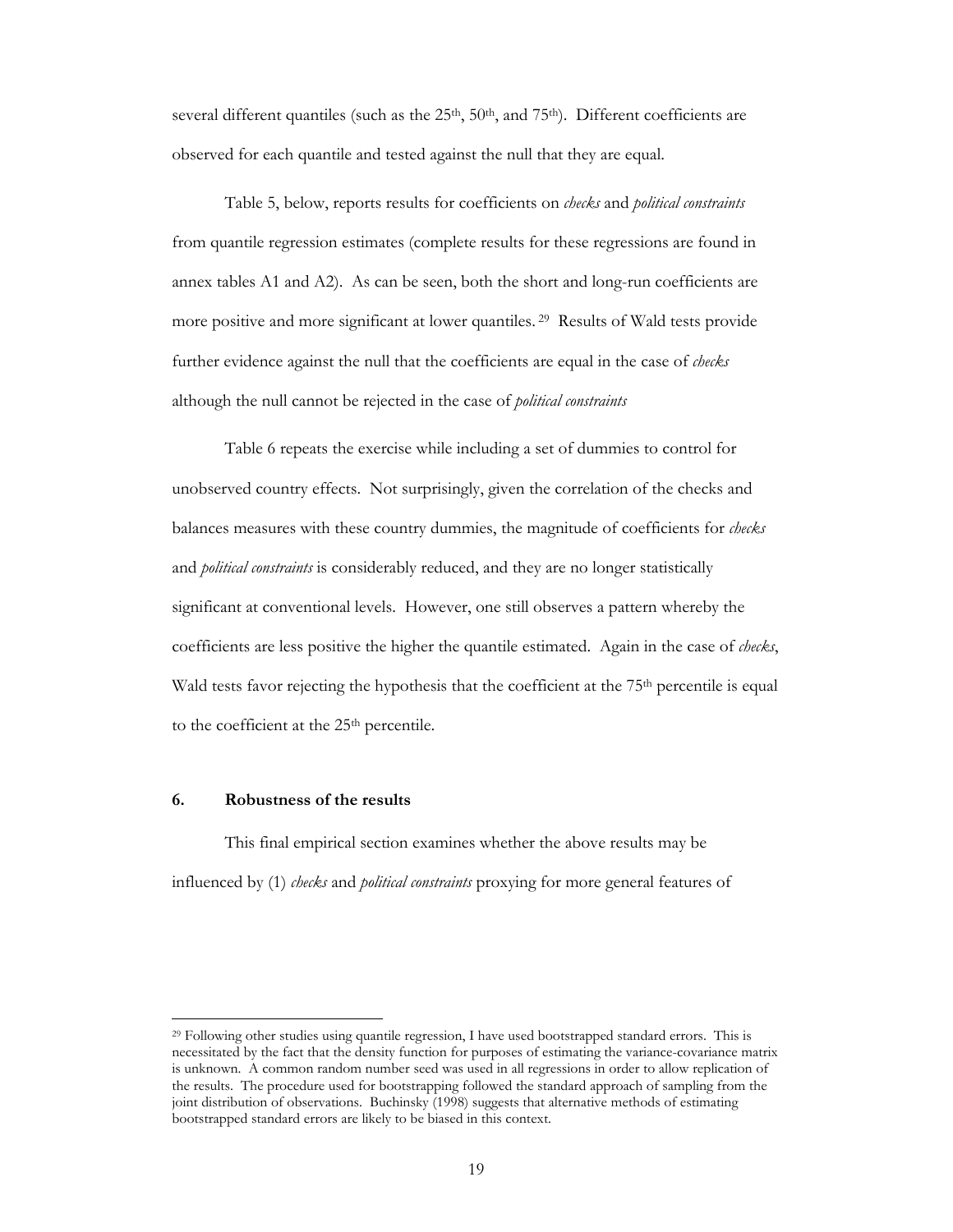countries such as the level of democracy or levels of income, (2) by the presence of outliers, and (3) by the endogeneity of the political system to levels of investment.30

With regard to the first of the above questions, checks and balances are not synonymous with democracy (witness countries like the UK which are democratic but have political institutions with few veto points). But checks and balances in general are likely to be highly correlated with other components of democracy, such as protection of human rights, which may themselves have a positive effect on levels of private investment. It is difficult to control for these other characteristics in my regressions, because panel data measures of other sub-components of democracy are not generally available.

Given this limitation, an alternative route is to include a more general measure of democracy, such as the Polity III democracy index (*democracy*), as a control in the Table 1I regressions (Gurr, Jaggers, and Moore 1998) When regressions 3 and 4 were reestimated including this variable, the checks and balances measures remained significant while the indicator for democracy was not significant.<sup>31</sup> This result may be influenced by multicollinearity between the checks and balances measures and *democracy*, however, so I also conducted a non-nested test comparing the explanatory power of a model including checks and balances (but not *democracy*) and a model including *democracy* (but not checks).32 This followed the J-test methodology for non-nested tests proposed by

30 Another potential robustness issue involves autocorrelation. While autocorrelation is a common problem in panel data, use of a specification that includes a lagged dependent variable generally provides a means of reducing any serial correlation of error terms. Results of Lagrange multiplier tests adapted for panel data show that the null hypothesis of no serial correlation cannot be rejected in any of the results of the pooled regressions in Table 2. These tests were based on a variant of the Breusch-Godfrey test for serial correlation. In all cases p-values for the tests against the null of no serial correlation were P>0.99.<br><sup>31</sup> Coefficients and standard errors for *checks* and *political constraints* were .025 (.009) and .061 (.029) <sup>32</sup> The simple correlation between *democracy* and *political constraints* is 0.78. The simple correlation between

 $\overline{a}$ 

*democracy* and *checks* is 0.45.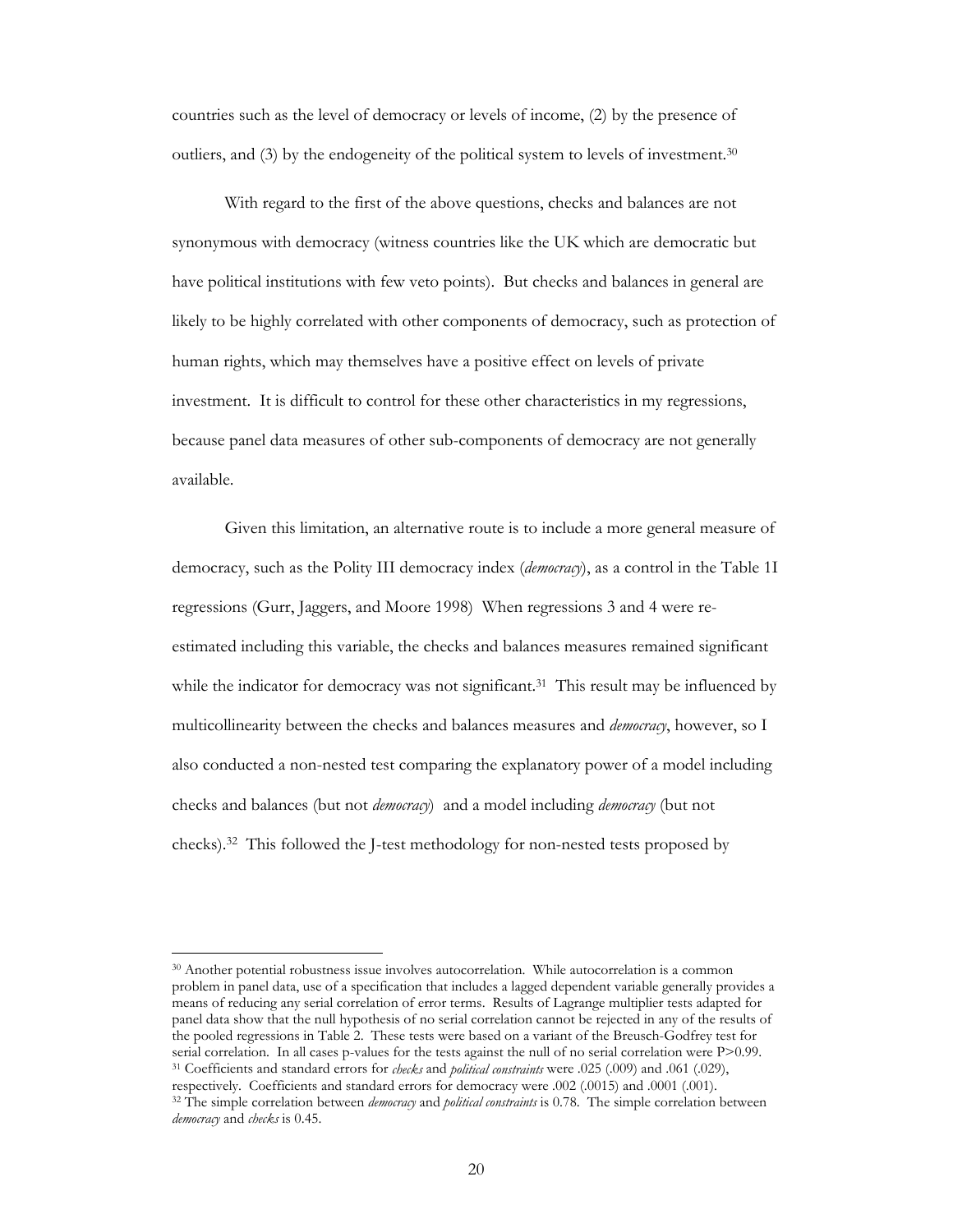Davidson and MacKinnon (1981). These test results were consistent with the earlier regressions in favoring the checks and balances specification.33

The two variables *checks* and *political constraints* might also be proxying for overall levels of income, raising the question whether establishing checks and balances is likely to have as much of an impact on private investment in a poor country as in a rich country. While it is true as a general statement that countries with checks and balances in their political system tend to be wealthier than those without, this same conclusion does not apply as strongly in the data set which I have used for this study, because it is restricted to developing countries. In my developing country data set the correlation of *checks* and *political constraints* with real GDP per capita is positive but not extremely high (0.13 and 0.30 respectively). When I regressed each political variable on GDP per capita, and then used the residual from this auxiliary regression in specifications 3 and 4 from Table 1I (instead of *checks* and *political constraints*), the results remained robust.

A second robustness issue involves the possibility that the results reported above are influenced by outlying observations. To examine this possibility I re-estimated regressions 3 and 4 from Table 1I after excluding observations which might have a particularly large effect on the coefficients for *checks* and *political constraints* based on the dfbeta criterion. The results of these new estimates were similar to those in the original regressions.34 Outliers should be less of a concern for the quantile regression results in

 $\ddot{ }$ 

<sup>&</sup>lt;sup>33</sup> These tests involved estimating the two alternative specifications and then re-estimating each specification while including the fitted values from the alternative model as a parameter. The *t*-statistic on the fitted values can be interpreted as a test of the null that the alternative specification *would not* add explanatory power to the existing model. In the case of the regression using *checks* and the regression using *political constraints* the null could not be rejected. In both alternative specifications using *democracy* the null was rejected.

<sup>&</sup>lt;sup>34</sup> The dfbeta statistic measures the relative influence of each observation on the estimated coefficient of a particular variable, making it the most relevant test of outliers for the inferences in this paper. Following standard practice, observations with an absolute dfbeta value>2/sqrt(N) were dropped, where N is the number of observations. Coefficients and standard errors for *checks* and *political constraints* were 0.022 (0.0088) and 0.047 (0.021) respectively.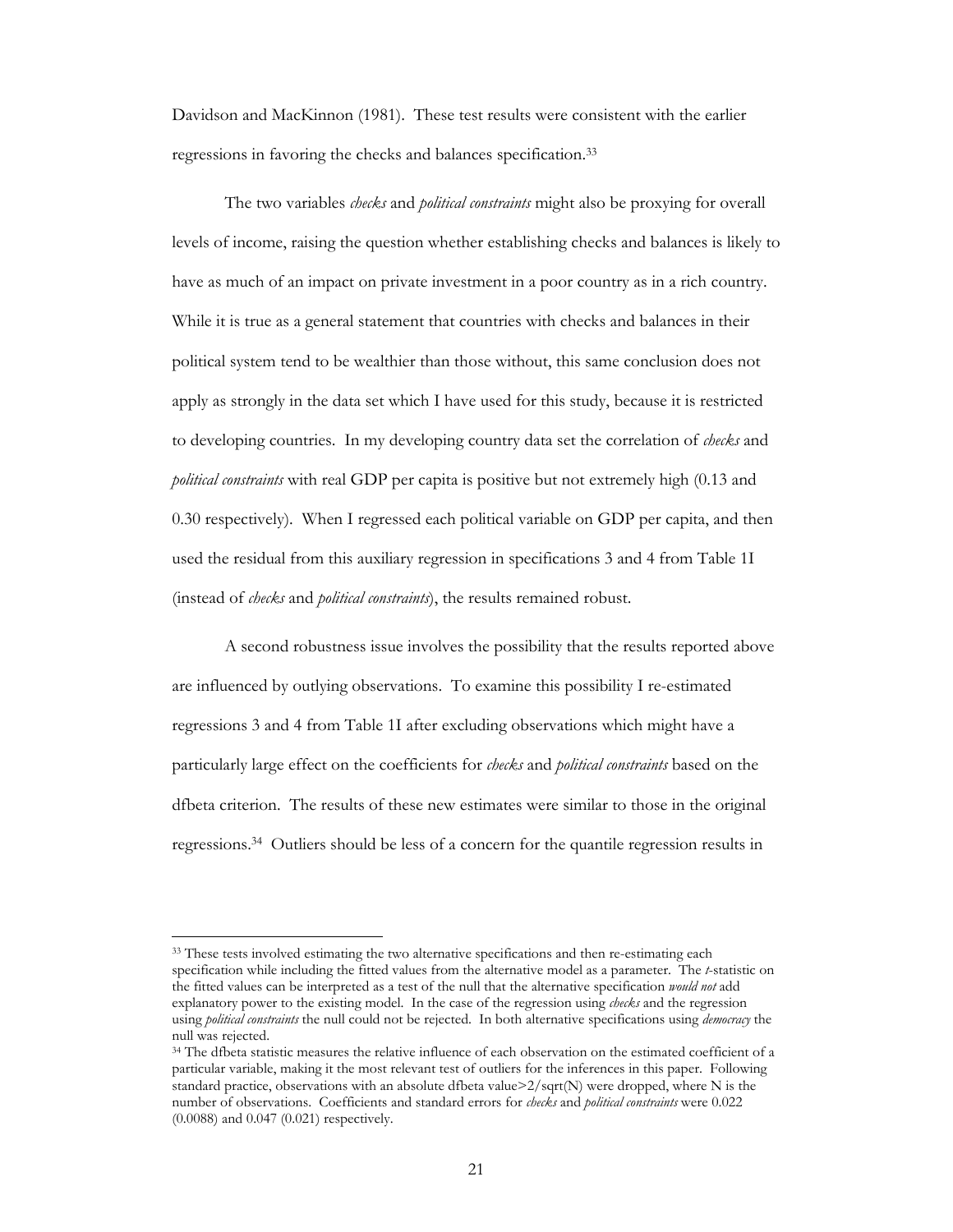Tables 3 and 4, because these derive from a least absolute deviation (rather than least squares) estimator which should logically be less influenced by outliers.

A third robustness issue involve the possibility of joint endogeneity between levels of private investment and checks and balances. To the extent that levels of checks and balances derive from features of a country's political system which change only very infrequently (such as electoral rules), there may be less reason to believe they are endogenous to investment. On the other hand, one might observe a phenomenon whereby increased growth and investment prompt rulers to relax restrictions on political competition. This change would, in some countries, lead to the emergence of multiple political parties in government, and thus joint endogeneity would be a concern.

 I considered the potential endogeneity of the checks and balances variables in my sample by first running Granger causality tests. An initial variant involved regressing each checks and balances variable on lagged values of itself and on lagged private investment. Individual regressions were estimated for each country. In only two countries for *checks* and three countries for *political constraints* was the coefficient on lagged investment significant at conventional levels. A second variant of these tests involved regressing each checks and balances variable on its own lag and on a variable measuring the net change in the level of private investment over the previous four years. This produced similar results*.* While the number of observations in each of these individual country regressions was not large, this is nonetheless fairly convincing evidence that, on average, neither *checks* nor *political constraints* is Granger-caused by investment.

As a further test of the potential endogeneity of checks and balances, I considered whether there might be a simultaneity bias to the extent that checks and balances and private investment might be jointly influenced by certain political and economic shocks. One way to deal with this issue is to repeat regressions 3 and 4 from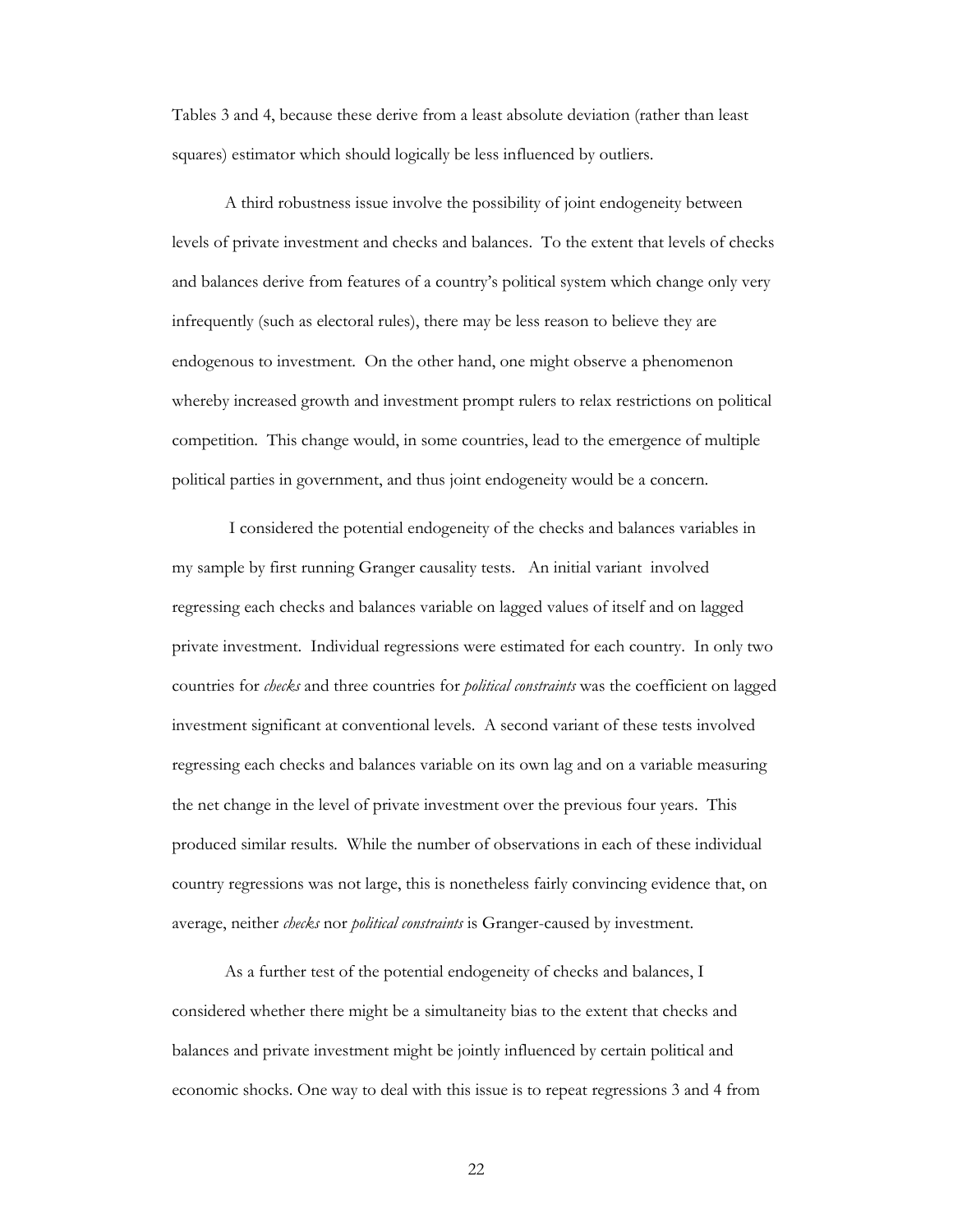Table 1I while instrumenting for *checks* and *political constraints* with their respective lags. A Hausman specification test was then used to compare the OLS and IV estimates and so test for the consistency of the OLS estimates. In both the case of *political constraints* and *checks* the null of the consistency of the OLS estimates could not be rejected.35 In sum, while there is no doubting the fact that political and economic variables are often jointly endogenous, in the case of political checks and balances, it appears feasible to consider them as being exogenous to levels of private investment.

#### **8. Conclusion**

There are a number of mechanisms which might aid governments in committing not to make opportunistic changes in taxes and regulations once private firms have made irreversible investments. This paper has investigated the extent to which checks and balances in government might facilitate credible commitment. I have argued that on average, checks and balances should be higher levels of private investment, but because they are not a necessary condition for credible commitment, we should also observe greater variability in levels of investment within the group of country-years where checks and balances are absent. Results from heteroskedastic regression and quantile regression estimates support both of these propositions.

 $\ddot{ }$ 

<sup>35</sup> P-values in each case were P>0.99.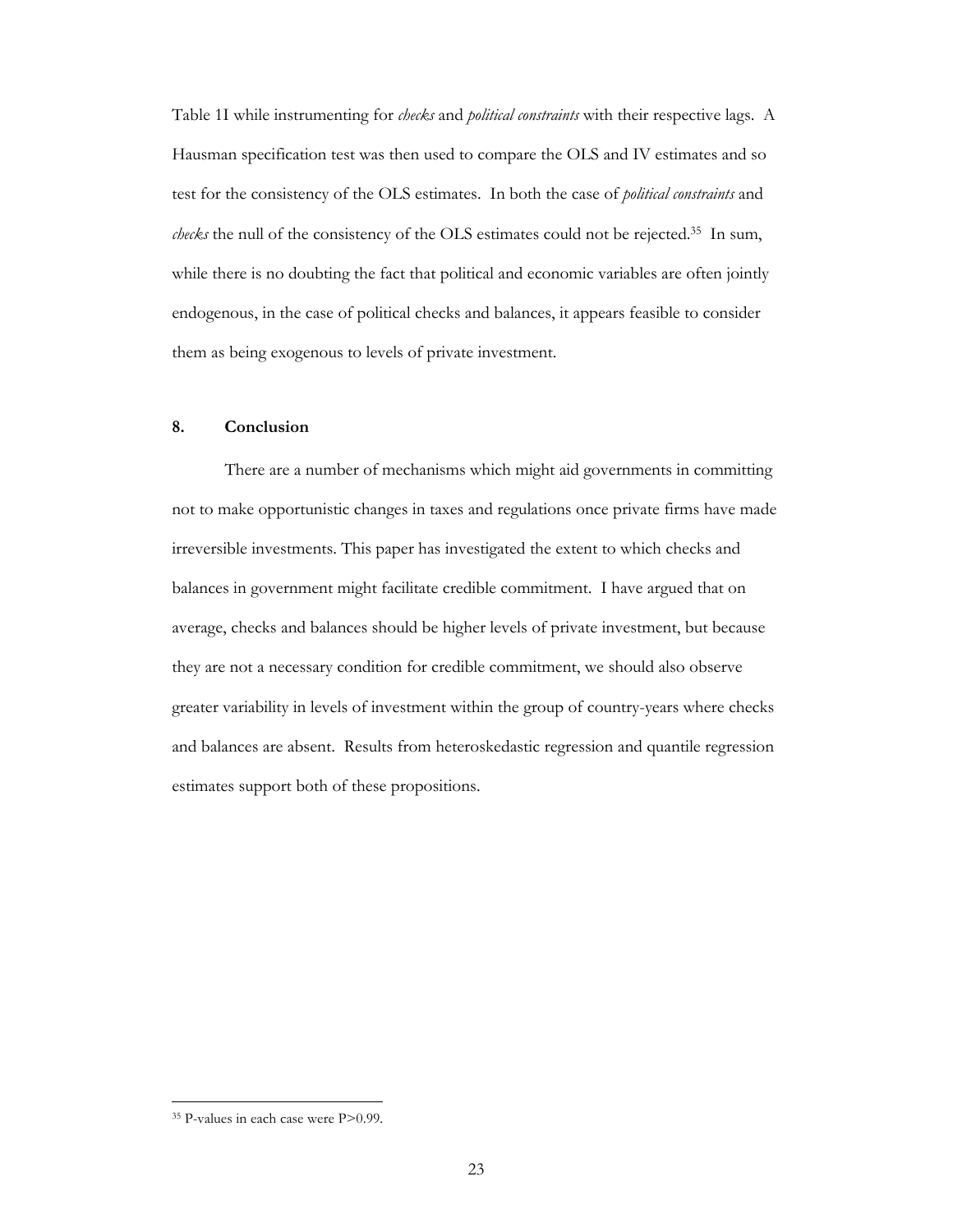#### **References**

Aizenman, J. and N. Marion, 1996, Volatility and the Investment Response, NBER Working Paper 5841.

Alesina, A. and R. Perotti, 1994, The Political Economy of Growth: A Critical Survey of Recent Literature, *World Bank Economic Review* 8, 351-371.

Barro, R., 1994, Democracy and Growth, NBER Working Paper 4909.

Beck, T., G. Clarke, A. Groff, P. Keefer, and P. Walsh, 1999, New Tools and New Tests in Comparative Political Economy: the Database of Political Institutions, mimeo, World Bank, Washington.

Brunetti, A. and B. Weder, 1999, Investment and Institutional Uncertainty, mimeo, International Finance Corporation, Washington.

Buchinsky, M., 1998, Recent Advances in Quantile Regression Models, *Journal of Human Resources* 33, 88-126.

Davidson, R. and J. MacKinnon, 1981, Several Tests for Model Specification in the Presence of Alternative Hypotheses, *Econometrica* 49, 781-793.

Deaton, A., 1996, *Analysis of Household Surveys: A Microeconometric Approach to Development Policy* (World Bank, Johns Hopkins University Press).

Dixit, A. and R. Pindyck, 1993, *Investment under Uncertainty* (Princeton University Press).

Durham, J. B., 1999, Economic Growth and Political Regimes, *Journal of Economic Growth* 4, 81-111.

Falaschetti, Dino, 2001, Credible Commitments and Investment: Does checking the *Ability* or *Incentive* for Opportunism Matter?, mimeo, University of California Berkeley.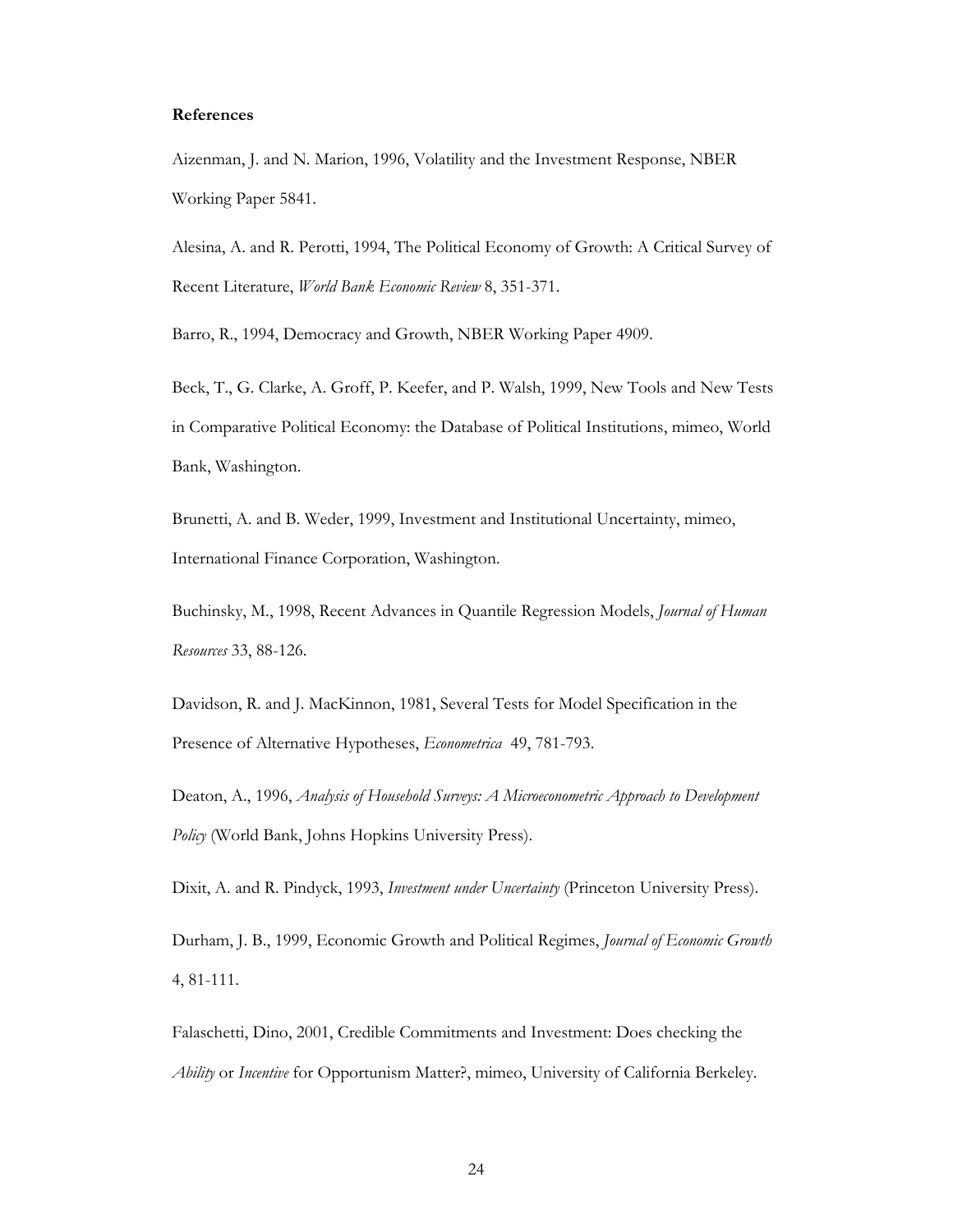Greene, W. H., 2000, *Econometric Analysis* (Prentice-Hall, New Jersey).

Gurr, T. R., K. Jaggers and W. H. Moore, 1998, Polity III Codebook, mimeo, Center for Comparative Politics, Department of Political Science, University of Colorado, Boulder.

Henisz, W. J., 2000, The Institutional Environment for Economic Growth, *Economics and Politics* 12, 1-31.

Huntington, S., 1968, *Political Order in Changing Societies* (Yale University Press, New Haven).

Koenker, R. and G. Bassett, 1978, Regression Quantiles, *Econometrica* 46, 107-112.

Leblang, D., 1997, Political Democracy and Economic Growth: Pooled Cross-Sectional and Time-Series Evidence, *British Journal of Political Science* 27, 453-472.

Londregan, J. and K. Poole, 1990, Poverty, the Coup Trap, and the Seizure of Executive Power, *World Politics* 42, 151-183.

North, D. and B. Weingast, 1989, Constitutions and Commitment: the Evolution of Institutions Governing Public Choice in Seventeenth Century England, *Journal of Economic History* 49, 803-832.

Persson, T. and G. Tabellini, 1994, Representative Democracy and Capital Taxation, *Journal of Public Economics* 55, 53-70.

Pesaran, M. H. and R. Smith, 1995, Estimating Long-Run Relationships from Dynamic Heterogeneous Panels, *Journal of Econometrics* 68, 79-113.

Poirson, H., 1998, Economic Security, Private Investment, and Growth in Developing Countries, International Monetary Fund Working Paper, 98/4.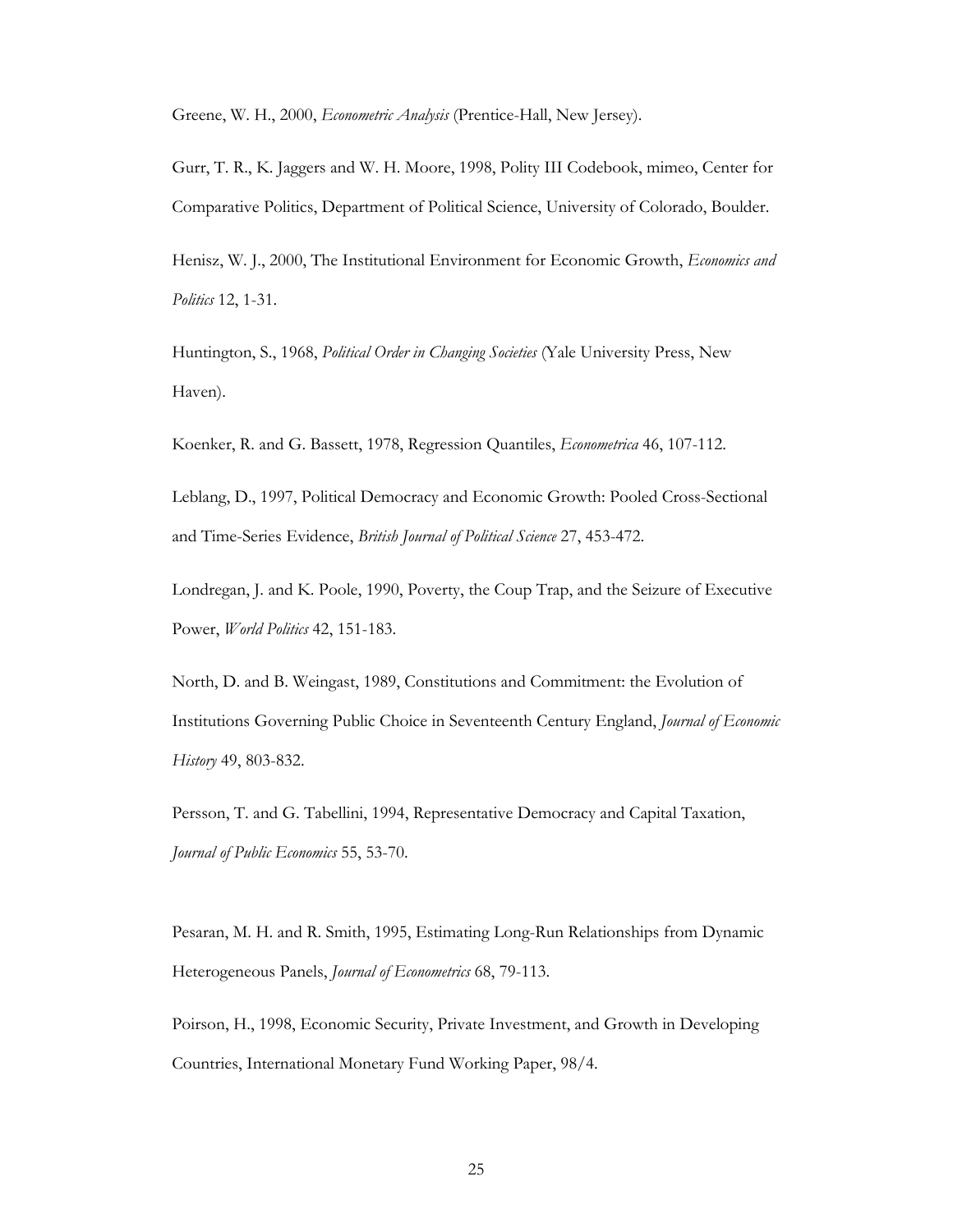Robertson, D. and J. Symons, 1992, Some Strange Properties of Panel Data Estimators, *Journal of Applied Econometrics* 7, 175-189.

Serven, L., 1998, Macroeconomc Uncertainty and Private Investment in LDCs: an Empirical Investigation, mimeo, World Bank, Washington.

Serven, L., 1997, "Irreversibility, Uncertainty and Private Investment: Analytical Issues and Some Lessons for Africa", *Journal of African Economies*, vol.6, no.3, supplement, pp.229-268.

Serven, L. and A. Solimano, 1993, Debt Crisis, Adjustment Policies and Capital Formation in Developing Countries: Where do We Stand?, *World Development* 21, 127- 140.

Tsebelis, G., 1995, Decision Making in Political Systems, *British Journal of Political Science*  25, 289-325.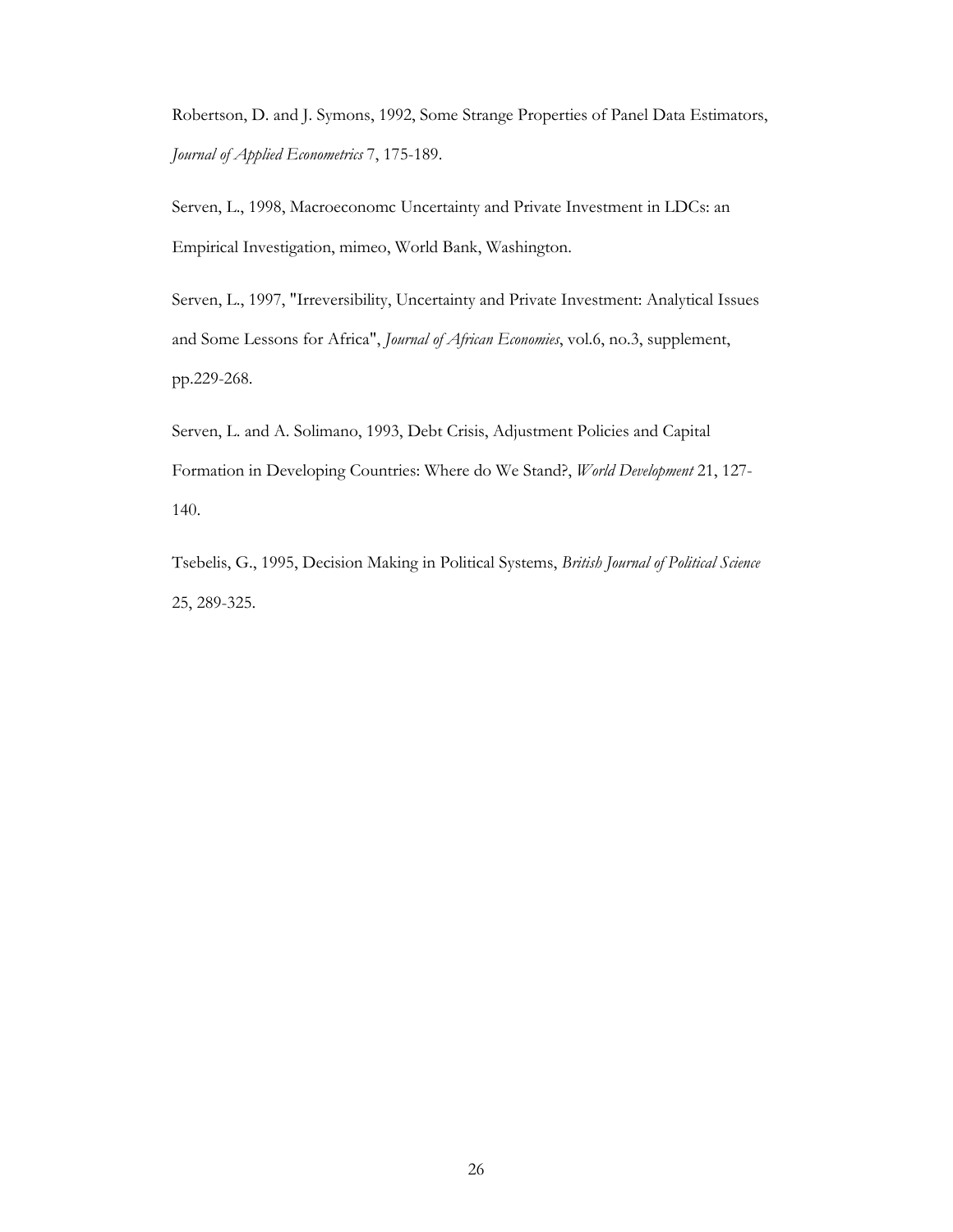|                            | Mean    | Std. Dev. | Min.     | Max.  |
|----------------------------|---------|-----------|----------|-------|
| Private investment%GDP     | 11.6    | 6.7       | 0.14     | 44.9  |
| Lagged investment %GDP     | 11.6    | 6.7       | 0.14     | 44.0  |
| GDP growth $\%$            | 0.01    | 0.06      | $-0.48$  | 0.27  |
| Private sector credit %GDP | 24.9    | 17.8      | 0.11     | 128.4 |
| Inflation (stdev)          | 0.70    | 4.54      | 0.001    | 53.4  |
| % oil & mineral exports    | 0.23    | 0.29      | $\Omega$ | 0.96  |
| Coups                      | 0.07    | 0.26      | $\Omega$ | 1     |
| terms of trade shock       | $-0.02$ | 0.09      | $-0.40$  | 1.19  |
| Legislative turnover       | 0.04    | 0.16      | $\Omega$ | 2.24  |
| <b>Executive turnover</b>  | 0.11    | 0.31      | $\Omega$ | 1     |
| <b>Checks</b>              | 2.43    | 1.43      | 1        | 16    |
| Checks (log)               | 0.70    | 0.56      | $\Omega$ | 2.20  |
| Political constraints      | 0.12    | 0.19      | 0        | 0.74  |

**Table 1: Summary Statistics**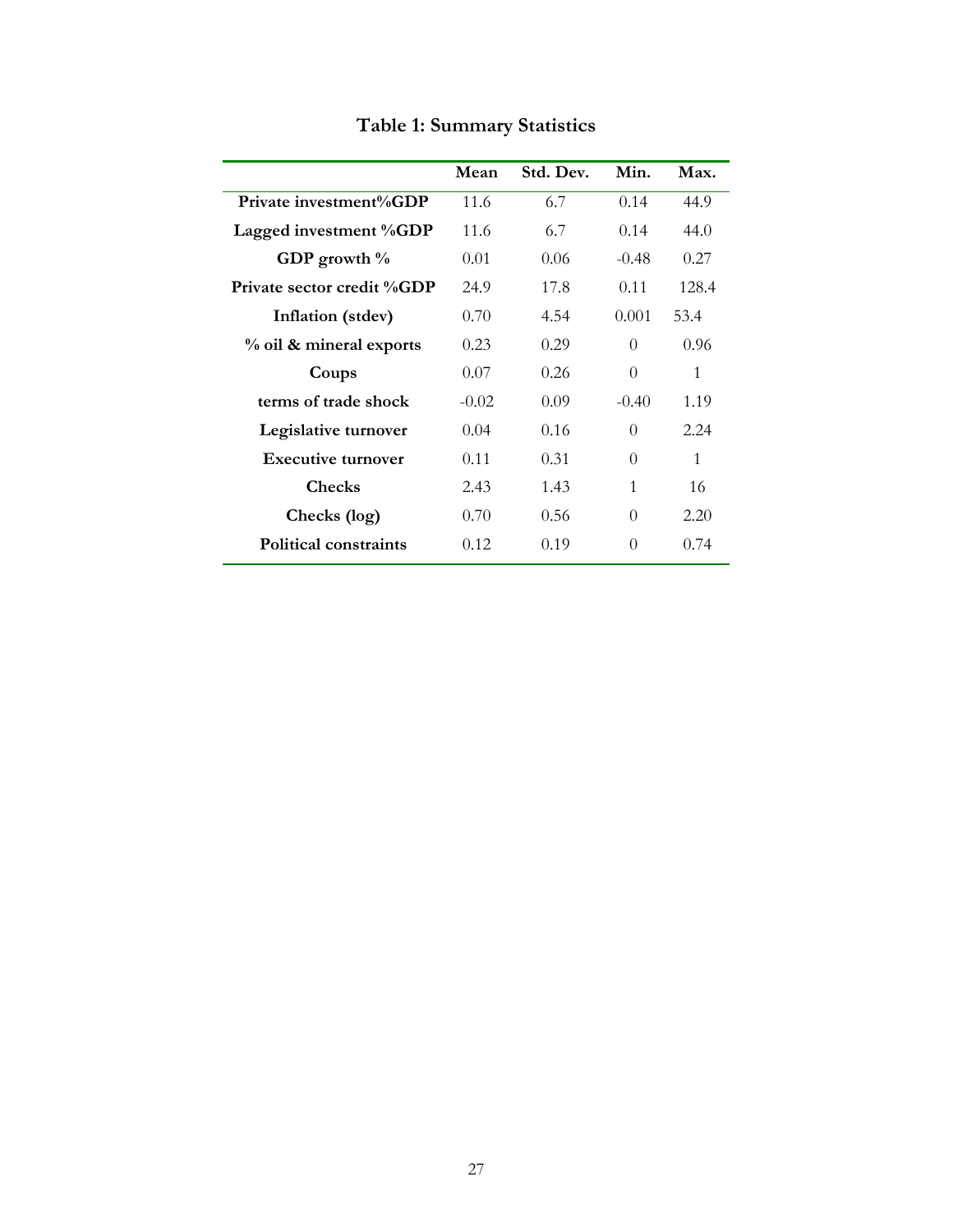| Dependent variable:         | (1)            | (2)            | (3)            | (4)            | (5)            | (6)            |
|-----------------------------|----------------|----------------|----------------|----------------|----------------|----------------|
| <b>Private Investment</b>   | <b>OLS</b>     | <b>OLS</b>     | <b>GLS</b>     | <b>GLS</b>     | <b>GLS</b>     | <b>GLS</b>     |
| country dummies?            | no             | no             | no             | no             | yes            | yes            |
| Checks (short-run coeff)    | .025<br>(.017) |                | .027<br>(.009) |                | .013<br>(.012) |                |
| Checks (long run coeff)     | .226<br>(.144) |                | .271<br>(.087) |                | .054<br>(.052) |                |
| Pol Constraints (short run) |                | .098<br>(.031) |                | .076<br>(.023) |                | .023<br>(.029) |
| Pol Constraints (long run)  |                | .883<br>(.305) |                | .778<br>(.237) |                | .104<br>(.134) |
| Lagged investment           | .889           | .888           | .896           | .901           | .744           | .765           |
|                             | (.021)         | (.018)         | (.012)         | (.011)         | (.020)         | (.017)         |
| GDP growth $\%$             | .859           | .673           | 1.10           | .978           | 1.07           | .902           |
|                             | (.207)         | (.193)         | (0.13)         | (.122)         | (.141)         | (.125)         |
| Private sector credit       | .029           | .027           | .013           | .011           | .028           | .023           |
|                             | (.016)         | (.016)         | (.007)         | (.006)         | (.017)         | (.013)         |
| Inflation (stdev)           | $-.001$        | $-.002$        | $-.00006$      | $-.0006$       | $-.001$        | $-.002$        |
|                             | (.003)         | (.003)         | (.002)         | (.002)         | (.002)         | (.002)         |
| Coups                       | $-.058$        | $-.058$        | $-.044$        | $-.026$        | $-.068$        | $-.047$        |
|                             | (.037)         | (.034)         | (.022)         | (.021)         | (.021)         | (.019)         |
| Legislative turnover        | .062           | .031           | .018           | .013           | .019           | .014           |
|                             | (.031)         | (.027)         | (.014)         | (.014)         | (.016)         | (.015)         |
| Executive turnover          | $-.009$        | $-.012$        | $-.017$        | .015           | .011           | .015           |
|                             | (.023)         | (.022)         | (.013)         | (.012)         | (.013)         | (.013)         |
| % Oil and mineral exports   | .002<br>(.034) | .001<br>(.031) | .006<br>(.020) | .012<br>(.020) |                |                |
| Terms of trade shock        | .201           | $-.037$        | .193           | .031           | .424           | .270           |
|                             | (.140)         | (.106)         | (.084)         | (.077)         | (.103)         | (.081)         |
| $N =$                       | 1376           | 1575           | 1376           | 1575           | 1376           | 1575           |
| $\mathbb{R}^2$              | .83            | .83            |                |                |                |                |
| Log likelihood              |                |                | 175.09         | 210.04         | 249.00         | 287.38         |

# **Table 2: Panel Estimates of Private Investment**

All estimates use White's heteroskedastic consistent standard errors (in parentheses).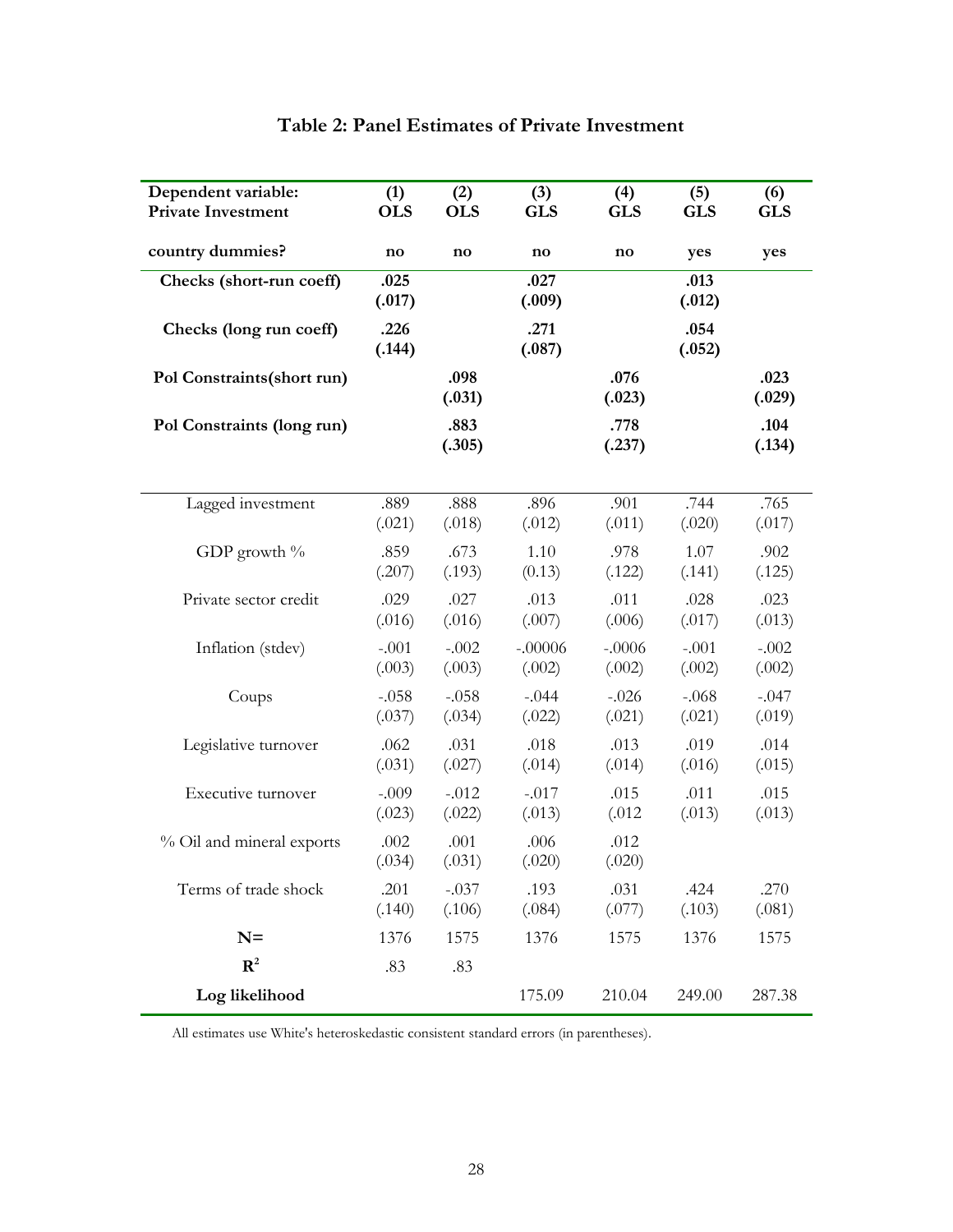| Dependent variable:<br>ln(var[ <sup>4</sup> ]) | (3)               | (4)               | (5)               | (6)               |
|------------------------------------------------|-------------------|-------------------|-------------------|-------------------|
| country dummies?                               | yes               | yes               | yes               | yes               |
| <b>Checks</b>                                  | $-.159$<br>(.119) |                   | $-.242$<br>(.133) |                   |
| Political constraints                          |                   | $-.982$<br>(.329) |                   | $-.910$<br>(.358) |

# **Table 3: Estimates of conditional variance of investment**

Standard errors in parentheses. Coefficients from country dummies not reported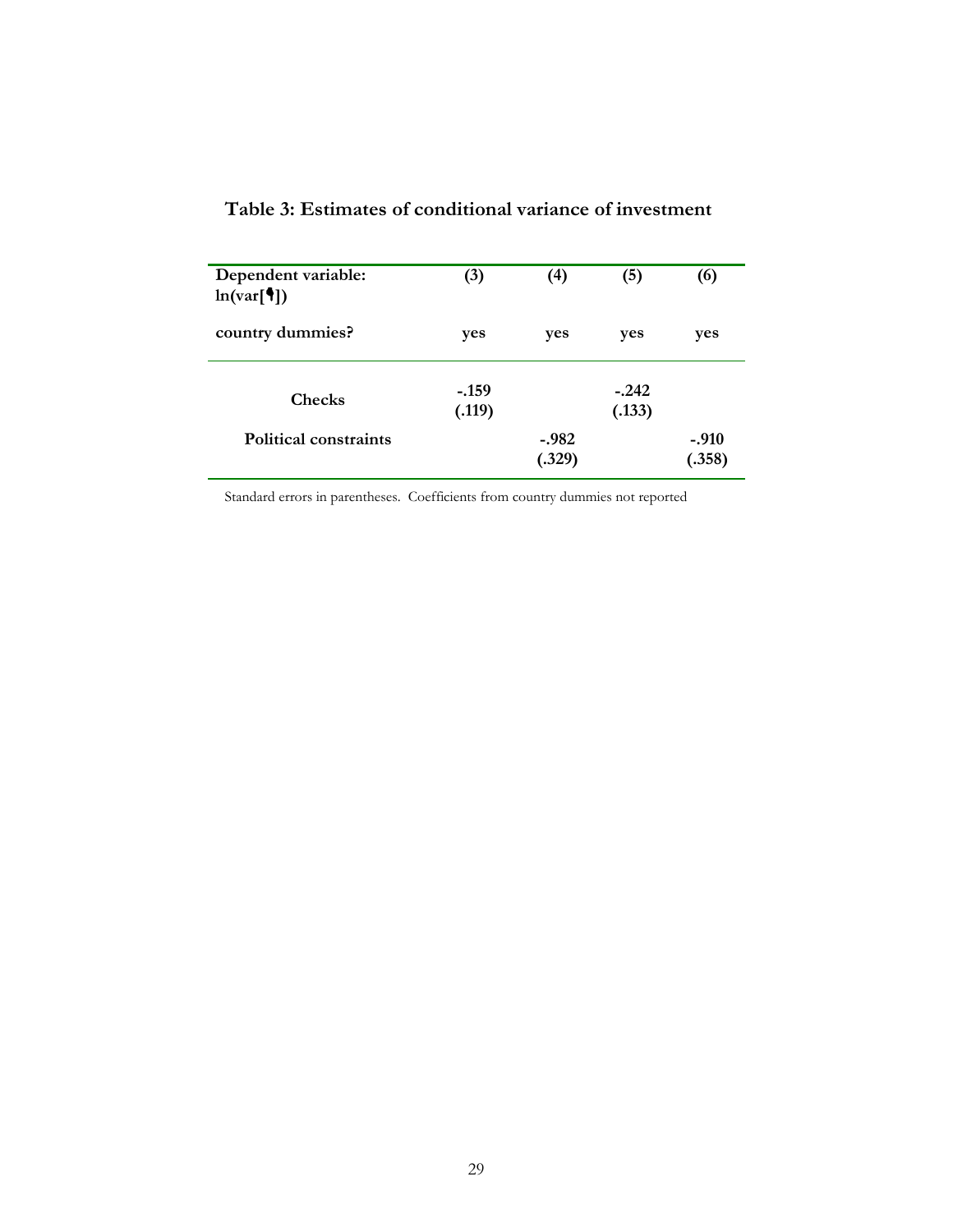|                          | <b>GLS</b>         |                  | <b>GLS</b><br>individual country intercepts |                  |
|--------------------------|--------------------|------------------|---------------------------------------------|------------------|
|                          | <b>■investment</b> | <b>Evariance</b> | <b>■investment</b>                          | <b>Evariance</b> |
| <b>Checks</b>            | $+16%$             | $-9%$            | $+3%$                                       | $-13%$           |
| Political<br>constraints | $+16%$             | $-17\%$          | $+2%$                                       | $-16%$           |

### **Table 4: Estimated effect of one standard deviation increase (checks and political constraints)**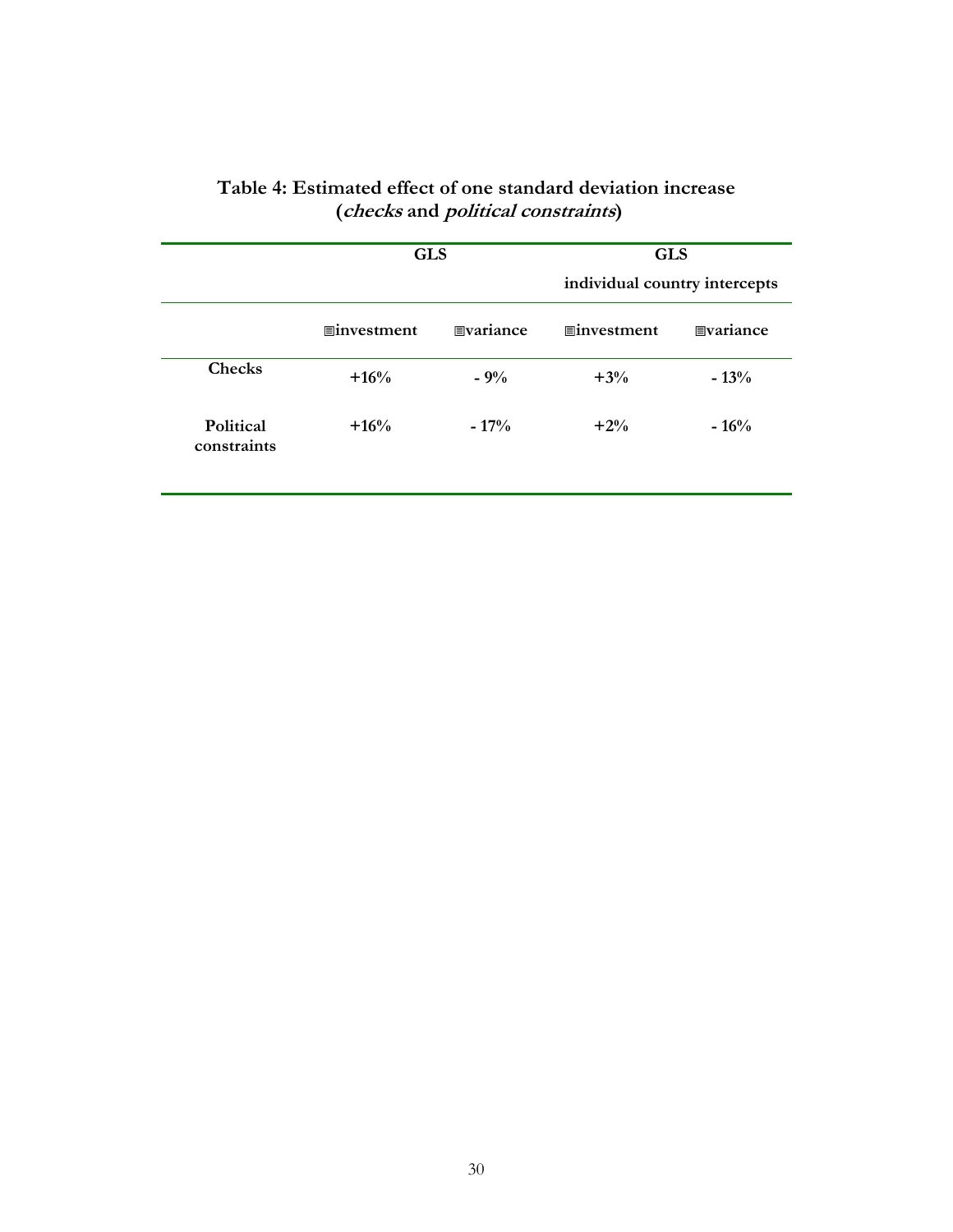|                             |           | <b>Checks</b> |            | <b>Political constraints</b> |
|-----------------------------|-----------|---------------|------------|------------------------------|
| Percentile                  | Short run | Long run      | Short run  | Long run                     |
| $25^{\text{th}}$            | .044      | .800          | .090       | 1.25                         |
|                             | (.015)    | (.355)        | (.041)     | (.617)                       |
| $50^{\text{th}}$            | .023      | .295          | .082       | 1.23                         |
|                             | (.011)    | (.144)        | (.025)     | (.402)                       |
| $75^{\text{th}}$            | .006      | .044          | .040       | .305                         |
|                             | (.013)    | (.102)        | (.036)     | (.269)                       |
| $25^{\rm th} = 75^{\rm th}$ | $P = .03$ | $P = 0.03$    | $P = 0.24$ | $P = 0.61$                   |

# **Table 5: Quantile Regression Estimates (without country dummies)**

Bootstrapped standard errors in parentheses. (100 replications) *Checks* regressions, N=1376. *Political constraints* regressions, N=1575.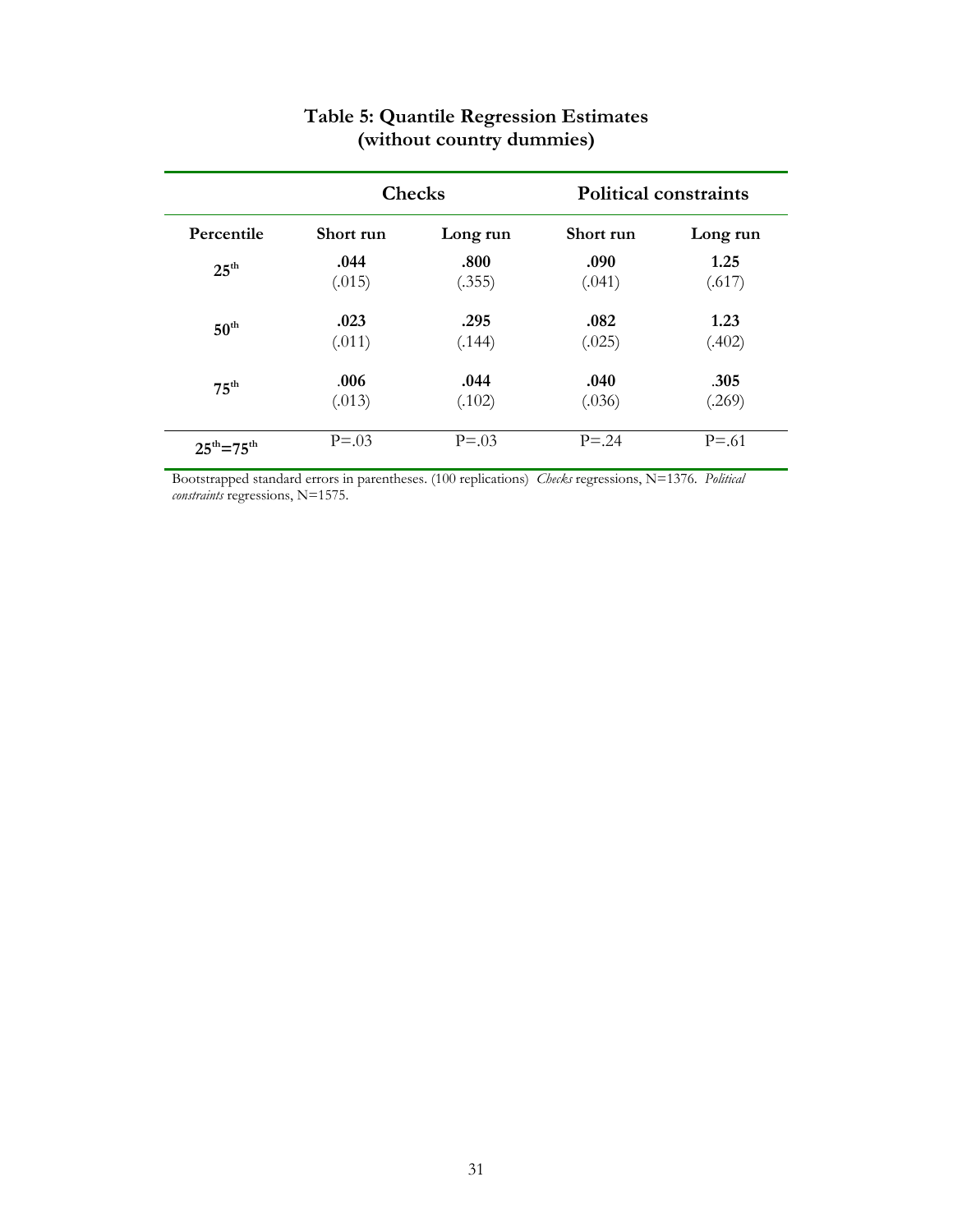|                     | <b>Checks</b> |            |           | <b>Political constraints</b> |
|---------------------|---------------|------------|-----------|------------------------------|
| Percentile          | Short run     | Long run   | Short run | Long run                     |
| $25^{\text{th}}$    | .037          | .144       | .086      | .445                         |
|                     | (.023)        | (.087)     | (.051)    | (.290)                       |
| $50^{\text{th}}$    | .020          | .082       | .067      | .279                         |
|                     | (.019)        | (.079)     | (.048)    | (.208)                       |
| $75^{\text{th}}$    | $-.016$       | $-.052$    | $-.004$   | .015                         |
|                     | (.019)        | (.062)     | (.047)    | (.179)                       |
| $25^{th} = 75^{th}$ | $P = 0.02$    | $P = 0.03$ | $P = 14$  | $P = 1.3$                    |

### **Table 6: Quantile Regression Estimates (with country dummies)**

Bootstrapped standard errors in parentheses. (100 replications) *Checks regressions*, N=1376. *Political constraints* regressions, N=1575.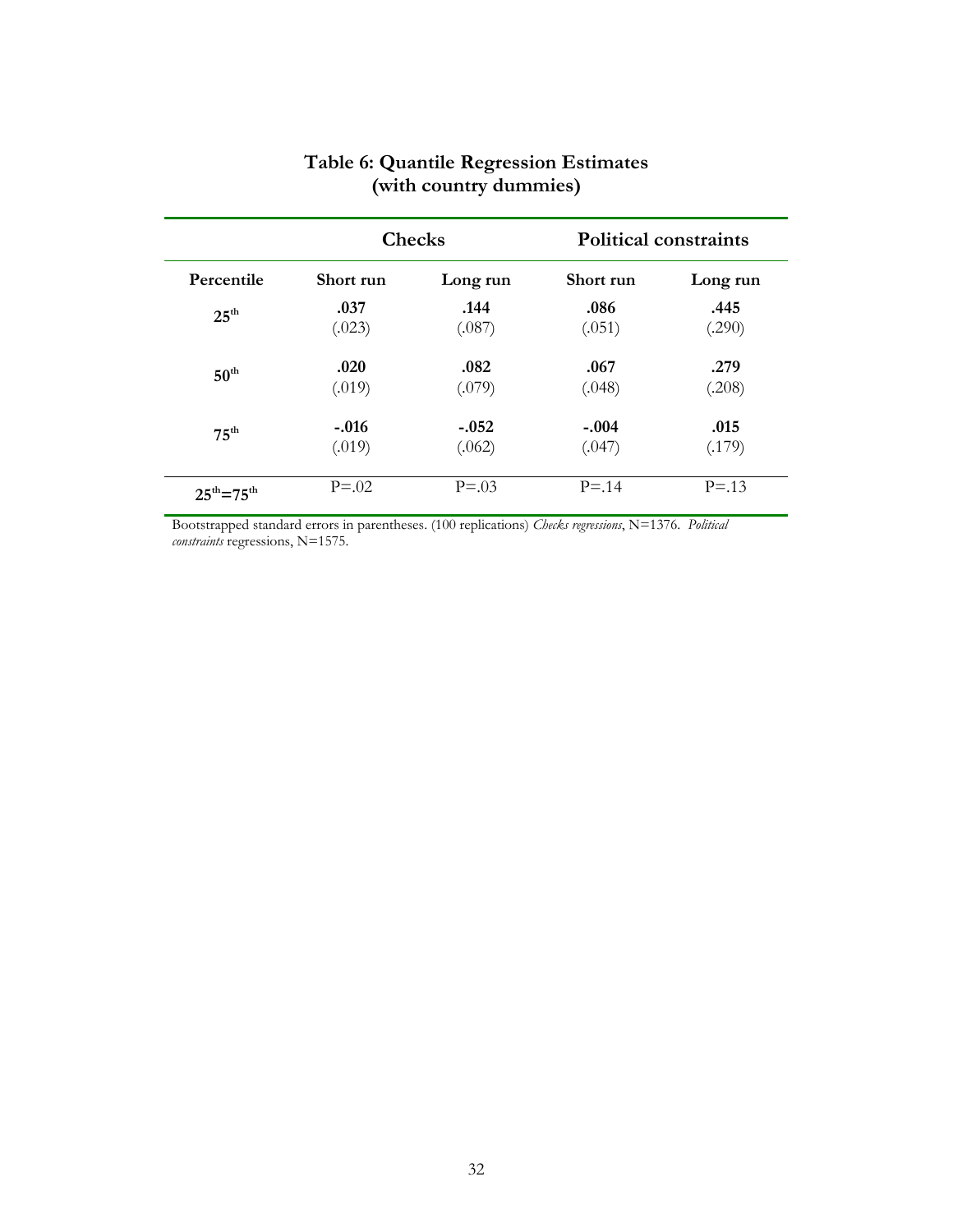

# **Figure 1: Private Investment and Checks and Balances**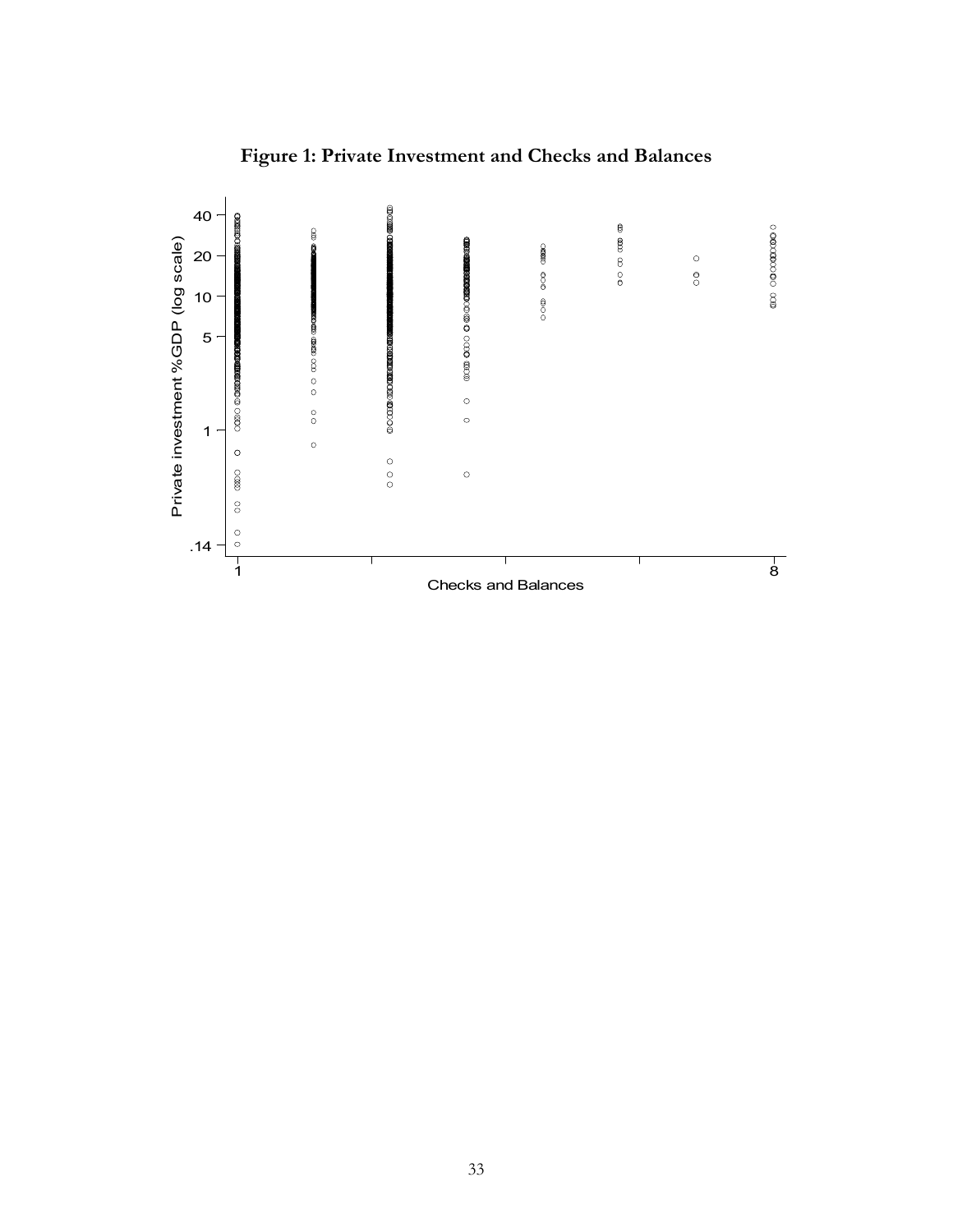|                           | Percentile estimated |           |         |
|---------------------------|----------------------|-----------|---------|
|                           | 25 <sub>th</sub>     | 50th      | 75th    |
| Checks                    | .044                 | .024      | .006    |
|                           | (.015)               | (.011)    | (.014)  |
| Lagged investment         | .945                 | .919      | .863    |
|                           | (.020)               | (.016)    | (.020)  |
| GDP growth $\%$           | 1.15                 | .882      | .750    |
|                           | (0.22)               | (.193)    | (.173)  |
| Private sector credit     | .048                 | .008      | .003    |
|                           | (.016)               | (.008)    | (.011)  |
| Inflation (stdev)         | $-.008$              | $-.00007$ | .003    |
|                           | (.004)               | (.005)    | (.004)  |
| Coups                     | $-.071$              | $-.030$   | $-.041$ |
|                           | (.046)               | (.024)    | (.025)  |
| Legislative turnover      | .020                 | .024      | .017    |
|                           | (.027)               | (.031)    | (.030)  |
| Executive turnover        | .024                 | .014      | .007    |
|                           | (.024)               | (.013)    | (.015)  |
| % Oil and mineral exports | $-.090$              | $-.035$   | .042    |
|                           | (.030)               | (.024)    | (.033)  |
| Terms of trade shock      | .057                 | .178      | .273    |
|                           | (.143)               | (.123)    | (.119)  |

#### **Table A1: Full results of quantile regressions (specification using checks)**

Bootstrapped standard errors in parentheses. (100 replications) N=1376.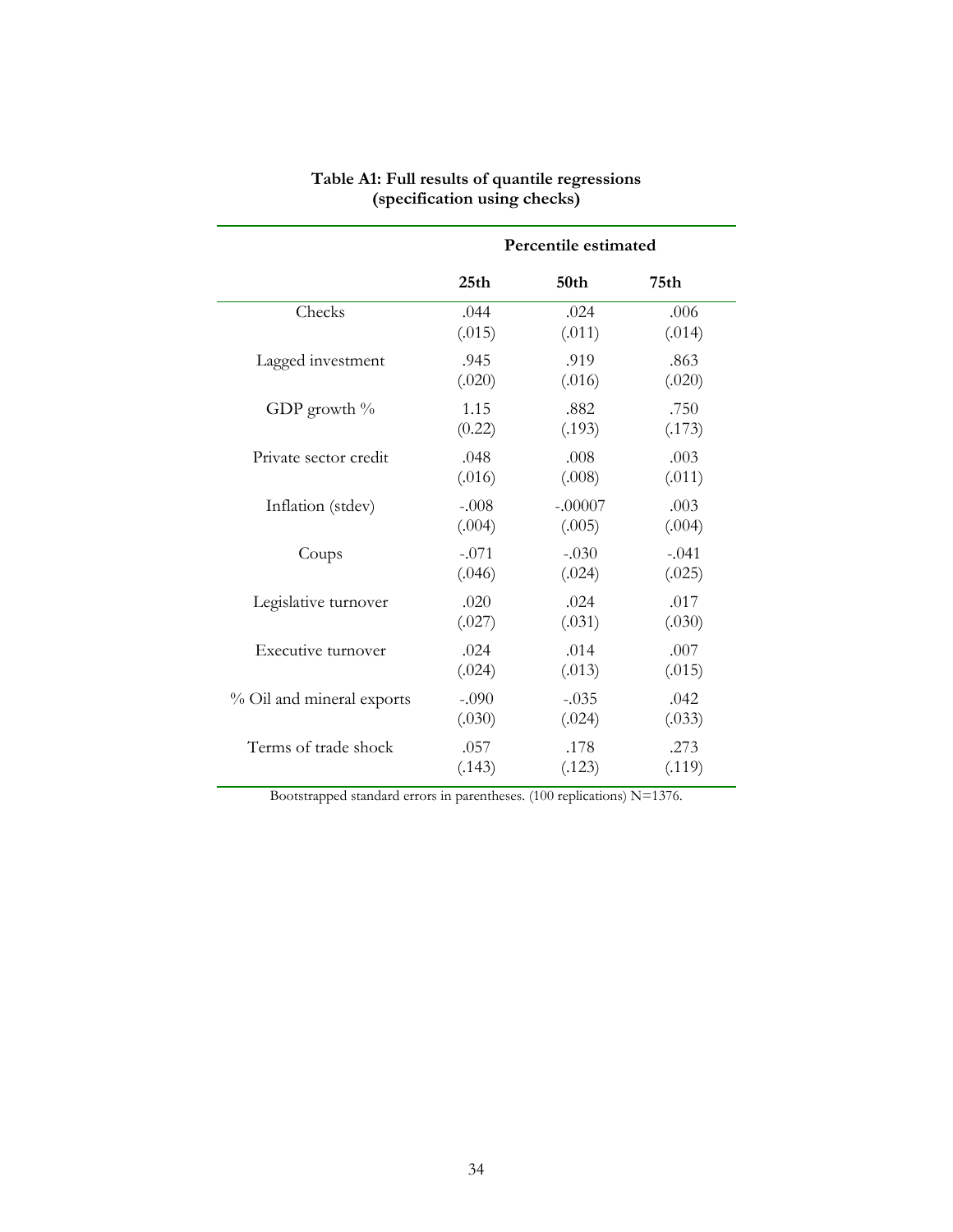| Specification using<br><b>Political constraints</b> | Percentile estimated |                  |         |  |
|-----------------------------------------------------|----------------------|------------------|---------|--|
|                                                     | 25 <sub>th</sub>     | 50 <sub>th</sub> | 75th    |  |
| Political constraints                               | .090                 | .082             | .040    |  |
|                                                     | (.041)               | (.025)           | (.036)  |  |
| Lagged investment                                   | .929                 | .934             | .869    |  |
|                                                     | (.017)               | (.015)           | (.022)  |  |
| GDP growth $\%$                                     | .922                 | .658             | .587    |  |
|                                                     | (.168)               | (.185)           | (.151)  |  |
| Private sector credit                               | .048                 | .007             | .003    |  |
|                                                     | (.016)               | (.009)           | (.011)  |  |
| Inflation (stdev)                                   | $-.008$              | $-.0007$         | .003    |  |
|                                                     | (.004)               | (.004)           | (.003)  |  |
| Coups                                               | $-.052$              | $-.019$          | $-.038$ |  |
|                                                     | (.034)               | (.022)           | (.023)  |  |
| Legislative turnover                                | .036                 | .013             | $-.010$ |  |
|                                                     | (.026)               | (.024)           | (.031)  |  |
| Executive turnover                                  | .030                 | .011             | .003    |  |
|                                                     | (.025)               | (.013)           | (.017)  |  |
| % Oil and mineral exports                           | $-.098$              | $-.022$          | .044    |  |
|                                                     | (.030)               | (.022)           | (.032)  |  |
| Terms of trade shock                                | $-.069$              | $-.119$          | .147    |  |
|                                                     | (.102)               | (.123)           | (.134)  |  |

#### **Table A2: Full results of quantile regressions (specification using political constraints)**

Bootstrapped standard errors in parentheses. (100 replications) N=1575